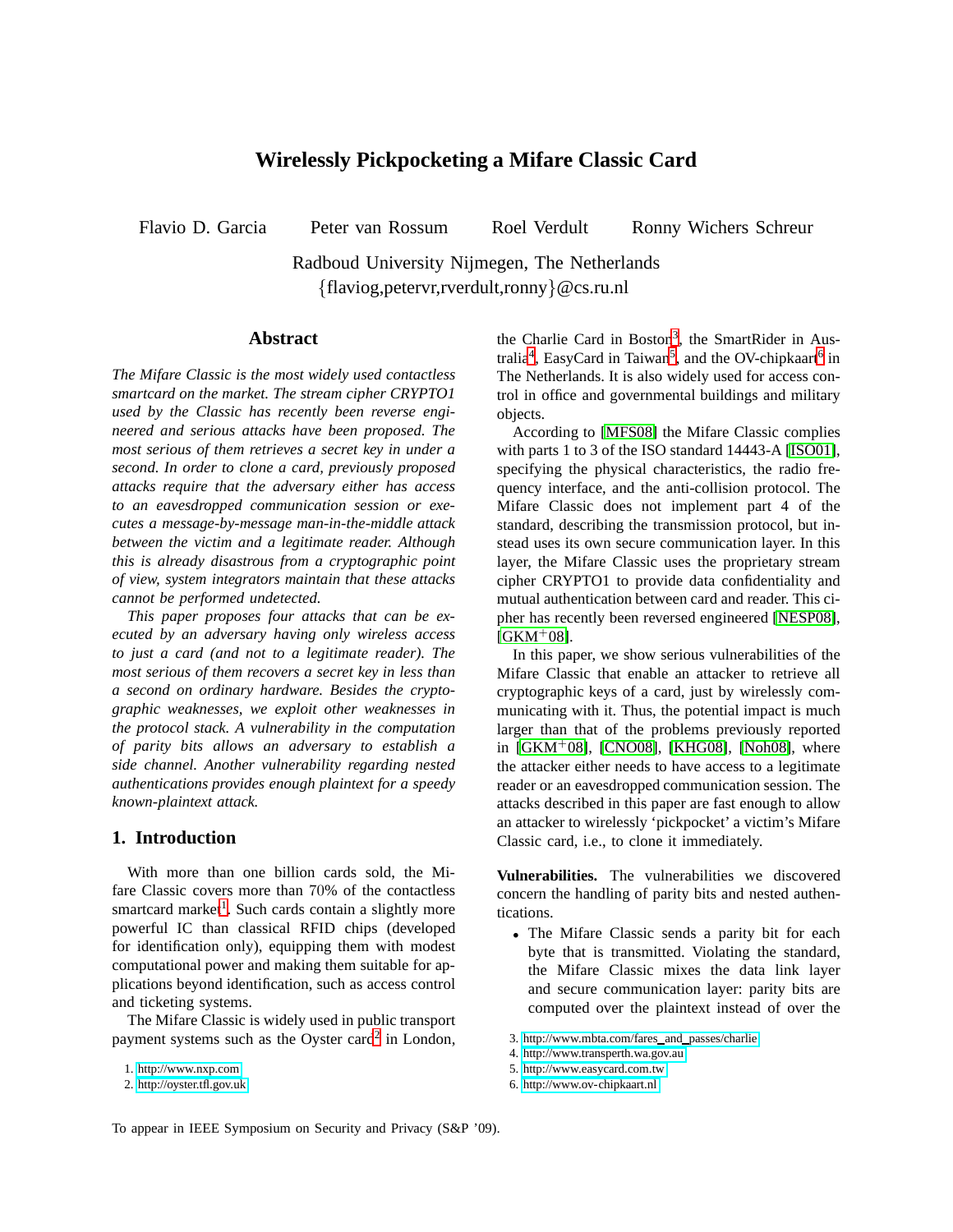bits that are actually sent, i.e., the ciphertext. This is, in fact, authenticate-then-encrypt which is generically insecure [\[Kra01\]](#page-12-3).

Furthermore, parity bits are encrypted with the same bit of keystream that encrypts the first bit of the next byte of plaintext. During the authentication protocol, if the reader sends wrong parity bits, the card stops communicating. However, if the reader sends correct parity bits, but wrong authentication data, the card responds with an (encrypted) error code. This breaks the confidentiality of the cipher, enabling an attacker to establish a side channel.

• The memory of the Mifare Classic is divided into sectors, each of them having its own 48-bit secret key. To perform an operation on a specific sector, the reader must first authenticate using the corresponding key. When an attacker has already authenticated for one sector (knowing the key for that sector) and subsequently attempts to authenticate for another sector (without knowing the key for this sector), that attempt leaks 32 bits of information about the secret key of that sector.

**Attacks.** We describe four attacks exploiting these vulnerabilities to recover the cryptographic keys from a Mifare Classic card having only contactless communication with it (and not with a legitimate reader). These attacks make different trade-offs between online communication time (the time an attacker needs to communicate with a card), offline computation time (the time it takes to compute the cryptographic key using the data gathered from the card), precomputation time (one-time generation time of static tables), disk space usage (of the static tables) and special assumptions (whether the attacker has already one sector key or not).

- The first attack exploits the weakness of the parity bits to mount an offline brute-force attack on the 48-bit key space. The attacker only needs to try to authenticate approximately 1500 times (which takes under a second).
- The second attack also exploits the weakness of the parity bits but this time the attacker mounts an adaptive chosen ciphertext attack. The attacker needs approximately 28500 authentication attempts. In this attack, she needs to make sure that the challenge nonce of the card is constant, which is why this takes approximately fifteen minutes. During these authentication attempts, the attacker adaptively chooses her challenge to the card, ultimately obtaining a challenge that guarantees that there are only 436 possibilities

for the odd-numbered bits of the internal state of the cipher. This reduces the offline search space to approximately 33 bits. On a standard desktop computer this search takes about one minute.

- In the third attack the attacker keeps her own challenge constant, but varies the challenge of the tag, again ultimately obtaining a special internal state of the cipher. These special states have to be precomputed and stored in a 384 GB table. This attack requires on average  $2^{12} = 4096$  authentication attempts, which could in principle be done in about two minutes. A few extra authentication attempts allow efficient lookup in the table.
- The fourth attack assumes that the attacker has already recovered at least one sector key. When the attacker first authenticates for this sector and then for another sector, the authentication protocol is slightly different, viz., the challenge nonce of the tag is not sent in the clear, but encrypted with the key of the new sector. Because the random number generator has only a 16-bit state, because parity bits leak three bits of information, and because the tag's random number generator runs in sync with the communication timing, this allows an attacker to guess the plaintext tag nonce and hence 32 bits of keystream. Due to weaknesses in the cipher  $[GKM^+08]$  $[GKM^+08]$ , we can use these 32 bits of keystream to compute approximately  $2^{16}$ candidate keys. These can then be checked offline using another authentication attempt. Since this attack only requires three authentication attempts, the online time is negligible. The offline search takes under a second on ordinary hardware.

**Related work.** De Koning Gans et al. [\[KHG08\]](#page-11-3) have proposed an attack on a Mifare Classic tag that exploits the malleability of the CRYPTO1 stream cipher to read partial information from a tag, without even knowing the encryption algorithm. By slicing a Mifare Classic chip and taking pictures with a microscope, the cipher was reverse engineered by Nohl et al. [\[NESP08\]](#page-12-1). Courtois et al. claim in [\[CNO08\]](#page-11-2) that the CRYPTO1 cipher is susceptible to algebraic attacks and Nohl shows a statistical weakness of the cipher in [\[Noh08\]](#page-12-2). A full description of the cipher was given by Garcia et al. in  $[GKM^+08]$ , together with a reverse engineered authentication protocol. They also describe an attack with which an attacker can recover a sector key by communicating with a genuine reader or by eavesdropping a successful authentication.

All attacks described in these papers have in common that they need access to a legitimate reader or intercepted communication. In contrast, the attacks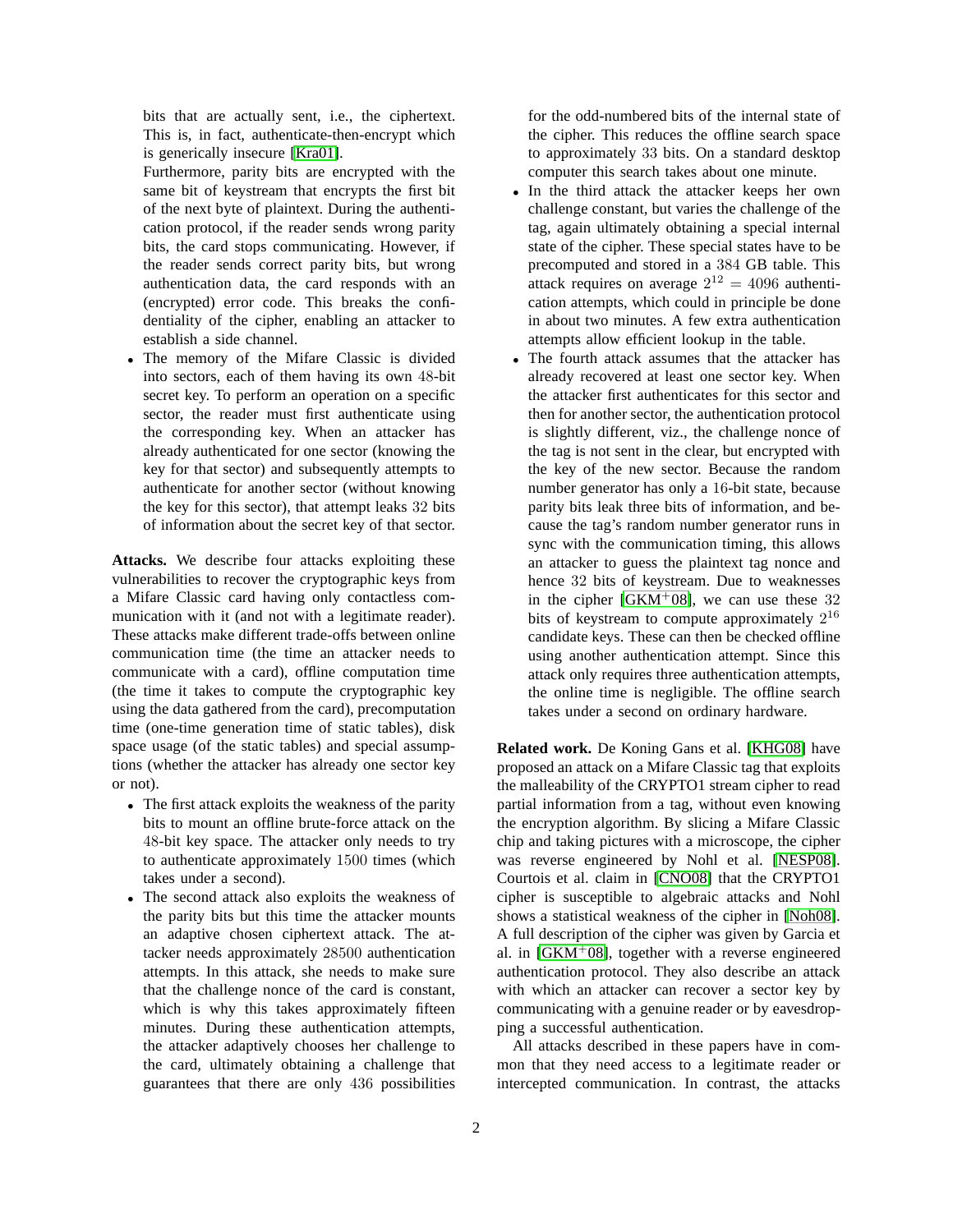described in our paper only need access to a card.

**Impact.** The implications of the attacks described in this paper are vast.

Many ticketing and payment systems using the Mifare Classic sequentially authenticate for several sectors verifying the data in the card. In case of invalid data, the protocol aborts. With previous attacks, this means that an attacker has to either eavesdrop a full trace or walk from the reader to the card holder several times, executing a message-by-message manin-the-middle attack. In practice, both options are hard to accomplish undetected. Furthermore, there is no guarantee that this allows an attacker to recover all useful data in the card, since some sectors might not be read in this particular instance. Our attacks always enable an attacker to retrieve all data from the card.

Our fourth attack, where the attacker already knows a single key, is extremely fast (less than one second per key on ordinary hardware). The first key can be retrieved using one of our first three attacks, but in many situations this is not even necessary. Most deployed systems leave default keys for unused sectors or do not diversify keys at all. Nearly all deployed systems that do diversify have at least one sector key that is not diversified, namely for storing the diversification information. This is even specified in NXP's guideline for system integrators [\[MAD07\]](#page-12-4). This means that it is possible for an adversary to recover all keys necessary to read and write the sixteen sectors of a Mifare Classic 1k tag in less than sixteen seconds.

**Overview.** We start by gathering the relevant information that is already known about the Mifare Classic in Section [2:](#page-2-0) its logical structure, the encryption algorithm, the authentication protocol and the initialization of the stream cipher, how to undo the initialization of the stream cipher, and information about how the tag generates its random numbers. In Section [3,](#page-5-0) we continue with a precise description of the discovered weaknesses in the handling of the parity bits and nested authentications. In Section [4,](#page-6-0) we show how these weaknesses can be exploited to recover a sector key by communication with just a card. Section [5](#page-11-4) gives some concluding remarks.

## <span id="page-2-0"></span>**2. Background**

#### **2.1. Communication**

The physical layer and data link layer of the Mifare family of cards are described in the ISO standard



<span id="page-2-3"></span>Figure 2.1. Memory layout of the Mifare Classic

14443-A. We have used the Proxmark  $III<sup>7</sup>$  $III<sup>7</sup>$  $III<sup>7</sup>$  for communication; this device implements, among others, these two layers of this standard and can emulate both a card and a reader.

Using information from [\[KHG08\]](#page-11-3) about the command codes of the Mifare Classic and from  $[GKM^+08]$  $[GKM^+08]$ ,  $[NESP08]$  about the cryptographic aspects of the Mifare Classic, we implemented the functionality of a Mifare Classic reader on the Proxmark. Note that we can observe a tag's communication at the data link level, implying that we can observe the parity bits as well. Furthermore, we have the freedom to send arbitrary parity bits, which is not possible using stock commercial Mifare Classic readers. However, many newer NFC readers can be used to communicate with a Mifare Classic card as well and are capable of sending and receiving arbitrary parity bits.[8](#page-2-2) We have also executed the attacks described in this paper using an inexpensive (30 USD) stock commercial NFC reader. However, these readers are typically connected to a host PC using USB and it is harder to obtain accurate communication timing.

#### **2.2. Memory structure of the Mifare Classic**

The Mifare Classic tag is essentially a memory chip with secure wireless communication capabilities. The memory of the tag is divided into sectors, each of which is further divided into blocks of sixteen bytes each. The last block of each sector is the sector trailer and stores two secret keys and the access conditions for that sector.

To perform an operation on a specific block, the reader must first authenticate for the sector containing

<sup>7.</sup><http://www.proxmark.org/>

<span id="page-2-2"></span><span id="page-2-1"></span><sup>8.</sup><http://www.libnfc.org/>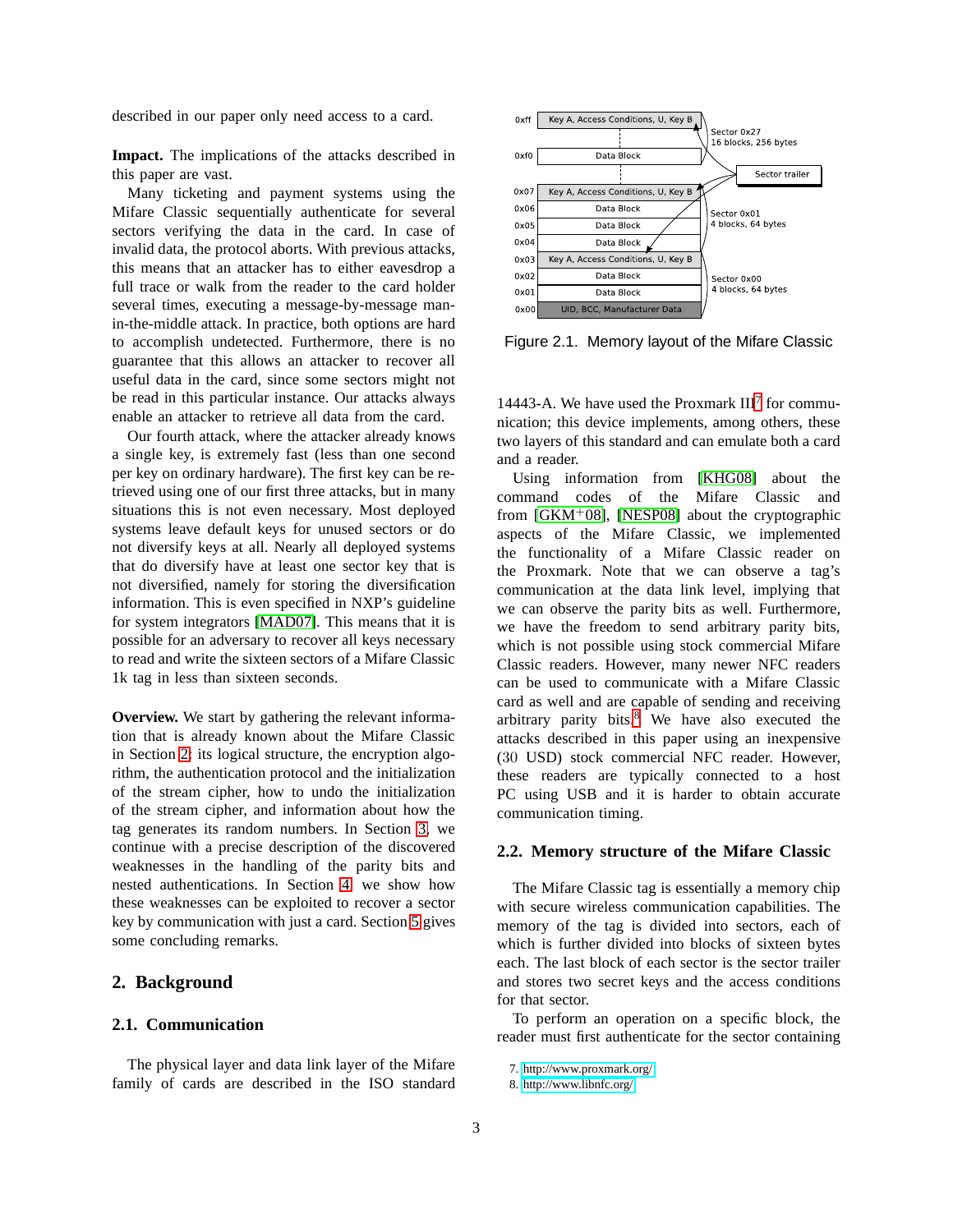that block. The access conditions determine which of the two keys must be used. See Figure [2.1](#page-2-3) for an overview of the memory of a Mifare Classic tag.

#### **2.3. CRYPTO1**

After authentication, the communication between tag and reader is encrypted with the CRYPTO1 stream cipher. This cipher consists of a 48-bit linear feedback shift register (LFSR) with generating polynomial  $x^{48} + x^{43} + x^{39} + x^{38} + x^{36} + x^{34} + x^{33} + x^{31} + x^{29} + x^{24} +$  $x^{23} + x^{21} + x^{19} + x^{13} + x^9 + x^7 + x^6 + x^5 + 1$  and a non-linear filter function  $f$  [\[NESP08\]](#page-12-1). Each clock tick, twenty bits of the LFSR are put through the filter function, generating one bit of keystream. Then the LFSR shifts one bit to the left, using the generating polynomial to generate a new bit on the right. See Figure [2.2](#page-4-0) for a schematic representation.

We let  $\mathbb{F}_2 = \{0, 1\}$  the field of two elements (or the set of Booleans). The symbol ⊕ denotes addition (XOR).

**Definition 2.1.** The feedback function  $L: \mathbb{F}_2^{48} \to \mathbb{F}_2$ is defined by  $L(x_0x_1 \ldots x_{47}) := x_0 \oplus x_5 \oplus x_9 \oplus x_{10} \oplus x_1$  $x_{12} \oplus x_{14} \oplus x_{15} \oplus x_{17} \oplus x_{19} \oplus x_{24} \oplus x_{25} \oplus x_{27} \oplus x_{29} \oplus x_{18}$  $x_{35} \oplus x_{39} \oplus x_{41} \oplus x_{42} \oplus x_{43}.$ 

The specifics of the filter function are taken from  $[GKM^+08]$ .

**Definition 2.2.** The filter function  $f: \mathbb{F}_2^{48} \to \mathbb{F}_2$  is defined by

$$
f(x_0x_1 \ldots x_{47}) := f_c(f_a(x_9, x_{11}, x_{13}, x_{15}),
$$
  
\n
$$
f_b(x_{17}, x_{19}, x_{21}, x_{23}), f_b(x_{25}, x_{27}, x_{29}, x_{31}),
$$
  
\n
$$
f_a(x_{33}, x_{35}, x_{37}, x_{39}), f_b(x_{41}, x_{43}, x_{45}, x_{47})).
$$

Here  $f_a, f_b: \mathbb{F}_2^4 \to \mathbb{F}_2$  and  $f_c: \mathbb{F}_2^5 \to \mathbb{F}_2$  are defined by  $f_a(y_0, y_1, y_2, y_3) := ((y_0 \vee y_1) \oplus (y_0 \wedge y_3)) \oplus (y_2 \wedge y_1)$  $((y_0 \oplus y_1) \vee y_3)$ ,  $f_b(y_0, y_1, y_2, y_3) := ((y_0 \wedge y_1) \vee y_2)$  $y_2) \oplus ((y_0 \oplus y_1) \wedge (y_2 \vee y_3))$ , and  $f_c(y_0, y_1, y_2, y_3, y_4) :=$  $(y_0 \vee ((y_1 \vee y_4) \wedge (y_3 \oplus y_4))) \oplus ((y_0 \oplus (y_1 \wedge y_3)) \wedge ((y_2 \oplus y_4))))$  $(y_3)\vee(y_1\wedge y_4))$ . Because  $f(x_0x_1 \ldots x_{47})$  only depends on  $x_9, x_{11}, \ldots, x_{47}$ , we shall overload notation and see f as a function  $\mathbb{F}_2^{20} \to \mathbb{F}_2$ , writing  $f(x_0x_1 \dots x_{47})$  as  $f(x_9, x_{11}, \ldots, x_{47}).$ 

Note that  $f_a$  and  $f_b$  here are negated when compared to [\[GKM](#page-11-1)<sup>+</sup>08] and  $f_c$  is changed accordingly. The expressions for  $f_a$ ,  $f_b$ , and  $f_c$  given here have the minimal number of logical operators in  $\{\wedge, \vee, \oplus, \neg\}$ ; in practice, this allows for a fast bitsliced implementation of f [\[Bih97\]](#page-11-5).

For future reference, note that each of the building blocks of  $f$  (and hence  $f$  itself) have the property that <span id="page-3-0"></span>it gives zero for half of the possible inputs (respectively one).

**Theorem 2.3.** Let  $Y_0, Y_1, \ldots, Y_4$  be independent uni*formly distributed variables over*  $\mathbb{F}_2$ *. Then* 

$$
P[f_a(Y_0, Y_1, Y_2, Y_3) = 0] = 1/2
$$
  
\n
$$
P[f_b(Y_0, Y_1, Y_2, Y_3) = 0] = 1/2
$$
  
\n
$$
P[f_c(Y_0, Y_1, Y_2, Y_3, Y_4) = 0] = 1/2.
$$

 $\Box$ 

#### **2.4. Tag nonces**

**Proof.** By inspection.

For use in the authentication protocol, described in Section [2.5](#page-4-1) below, Mifare Classic tags possess a pseudo-random generator. In [\[NP07\]](#page-12-5) it was revealed that the 32-bit tag nonces are generated by a 16-bit LFSR with generating polynomial  $x^{16} + x^{14} + x^{13} +$  $x^{11} + 1$ . Every clock tick the LFSR shifts to the left and the feedback bit is computed using  $L_{16}$ .

**Definition 2.4.** The feedback function  $L_{16}$ :  $\mathbb{F}_2^{16} \to \mathbb{F}_2$ of the pseudo-random generator is defined by

$$
L_{16}(x_0x_1 \ldots x_{15}) := x_0 \oplus x_2 \oplus x_3 \oplus x_5.
$$

Let us define the function suc that computes the next 32-bit LFSR sequence of the 16-bit LFSR. This function is used later on in Section [2.5](#page-4-1) in the authentication protocol.

**Definition 2.5.** The successor function suc:  $\mathbb{F}_2^{32} \rightarrow$  $\mathbb{F}_2^{32}$  is defined by

$$
succ(x_0x_1\ldots x_{31}) := x_1x_2\ldots x_{31}L_{16}(x_{16}x_{17}\ldots x_{31}).
$$

Because the period of the pseudo-random generator is only 65535 and because it shifts every  $9.44\mu s$ , it cycles in 618ms.

Under similar physical conditions (i.e., do not move the tag or the reader), the challenge nonce that the tag generates only depends on the time between the moment the reader switches on the electromagnetic field and the moment it sends the authentication request. In practice, this means that an attacker who has physical control of the tag, can get the tag to send the same nonce every time. To do so, the attacker just has to drop the field (for approximately  $30\mu s$ ) to discharge all capacitors in the tag, switch the field back on, and wait for a constant amount of time before authenticating.

Alternatively, by waiting exactly the right amount of time before authenticating again, the attacker can control the challenge nonce that the tag will send. This works whenever the tag does not leave the electromagnetic field in the mean time. On average, this takes  $618ms/2 = 309ms.$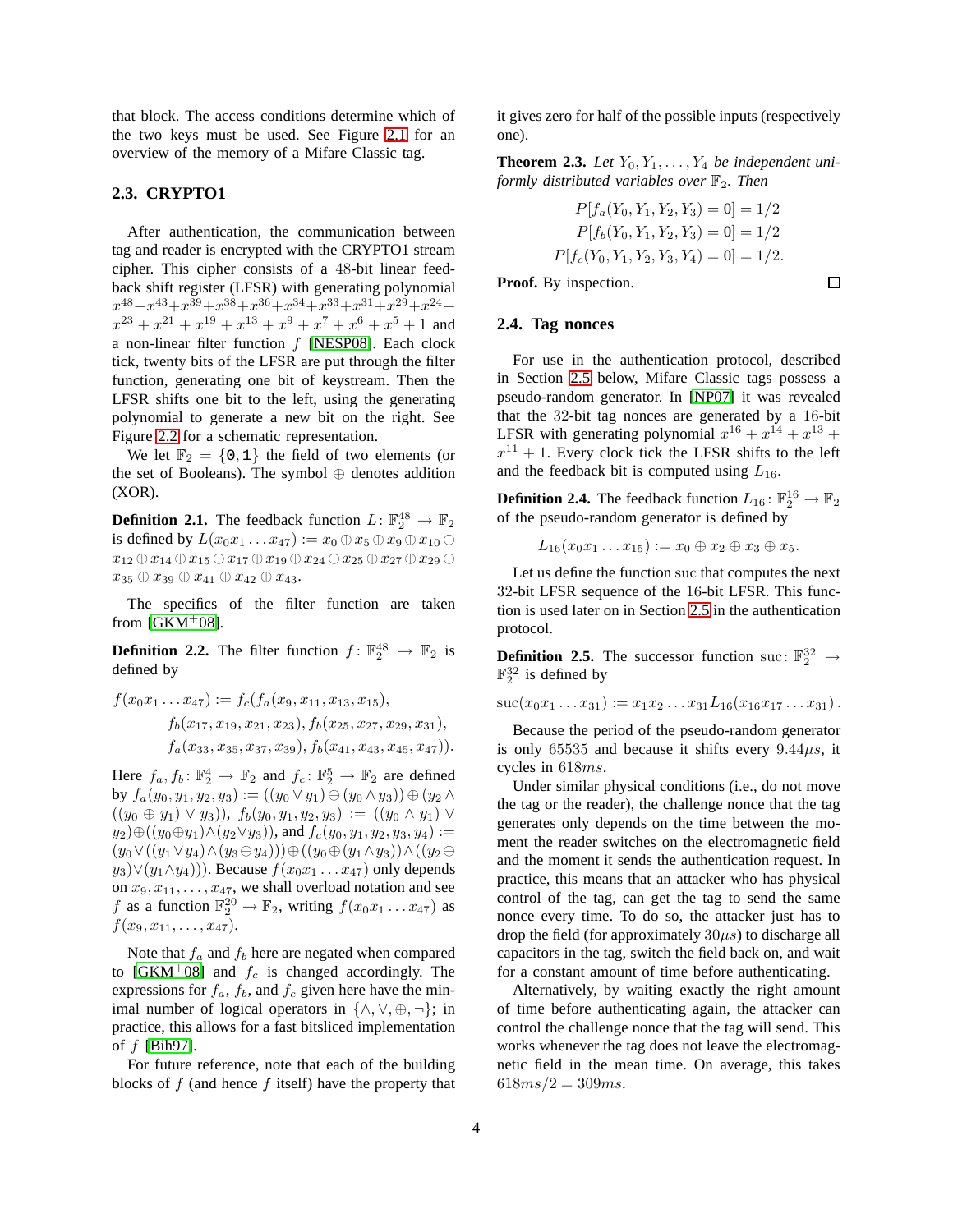

<span id="page-4-0"></span>Figure 2.2. Structure of the CRYPTO1 stream cipher

#### <span id="page-4-1"></span>**2.5. Authentication protocol and initialization**

The authentication protocol was reverse engineered in  $[GKM<sup>+</sup>08]$ . During the anti-collision phase, the tag sends its uid  $u$  to the reader. The reader then asks to authenticate for a specific sector. The tag sends a challenge  $n<sub>T</sub>$ . From this point on, communication is encrypted, i.e., XOR-ed with the keystream. The reader responds with its own challenge  $n_R$  and the answer  $a_R := \text{succ}^{64}(n_T)$  to the challenge of the tag; the tag finishes with its answer  $a_T := \text{succ}^{96}(n_T)$  to the challenge of the reader. See Figure [2.3.](#page-4-2) Note that later on we will send messages  $a_R$  that deviate from this protocol; this will be explained in Section [4.](#page-6-0)



<span id="page-4-2"></span>Figure 2.3. Authentication protocol

During the authentication protocol, the internal state of the stream cipher is initialized. It starts out as the sector key k, then  $n_T \oplus u$  is shifted in, then  $n_R$  is shifted in. Because communication is encrypted from  $n_R$  onwards, the encryption of the later bits of  $n_R$ is influenced by the earlier bits of  $n_R$ . Authentication is achieved by reaching the same internal state of the cipher after shifting in  $n_R$ .

The following precisely defines the initialization of the cipher and the generation of the LFSR-stream  $a_0a_1 \ldots$  and the keystream  $b_0b_1 \ldots$ 

<span id="page-4-3"></span>**Definition 2.6.** Given a key  $k = k_0 k_1 ... k_{47} \in \mathbb{F}_2^{48}$ , a tag nonce  $n_T = n_{T,0} n_{T,1} \ldots n_{T,31} \in \mathbb{F}_2^{32}$ , a uid  $u = u_0 u_1 \dots u_{31} \in \mathbb{F}_2^{32}$ , and a reader nonce  $n_R = n_{R,0} n_{R,1} \dots n_{R,31} \in \mathbb{F}_2^{32}$ , the internal state of the cipher at time i is  $\alpha_i := a_i a_{i+1} \dots a_{i+47} \in \mathbb{F}_2^{48}$ . Here the  $a_i \in \mathbb{F}_2$  are given by

$$
a_i := k_i \qquad \forall i \in [0, 47]
$$
  
\n
$$
a_{48+i} := L(a_i, \dots, a_{47+i}) \oplus n_{T,i} \oplus u_i \quad \forall i \in [0, 31]
$$
  
\n
$$
a_{80+i} := L(a_{32+i}, \dots, a_{79+i}) \oplus n_{R,i} \qquad \forall i \in [0, 31]
$$
  
\n
$$
a_{112+i} := L(a_{64+i}, \dots, a_{111+i}) \qquad \forall i \in \mathbb{N}.
$$

Furthermore, we define the keystream bit  $b_i \in \mathbb{F}_2$  at time i by

$$
b_i := f(a_i a_{1+i} \dots a_{47+i}) \qquad \forall i \in \mathbb{N}.
$$

We denote encryptions by  $\{-\}$  and define  ${n_{R,i}}$ ,  ${a_{R,i}} \in \mathbb{F}_2$  by

$$
\{n_{R,i}\} := n_{R,i} \oplus b_{32+i} \qquad \forall i \in [0,31]
$$

$$
\{a_{R,i}\} := a_{R,i} \oplus b_{64+i} \qquad \forall i \in [0,31].
$$

Note that the  $a_i$ ,  $\alpha_i$ ,  $b_i$ ,  $\{n_{R,i}\}$ , and  $\{a_{R,i}\}$  are formally functions of  $k$ ,  $n_T$ ,  $u$ , and  $n_R$ . Instead of making this explicit by writing, e.g.,  $a_i(k, n_T, u, n_R)$ , we just write  $a_i$  where k,  $n_T$ , u, and  $n_R$  are clear from the context.

## **2.6. Rollback**

For our attacks it is important to realize that to recover the key, it is sufficient to learn the internal state of the cipher  $\alpha_i$  at any point i in time. Since an attacker knows u,  $n_T$ , and  $\{n_R\}$ , the LFSR can then be rolled back to time zero. This is explained in Section 6.2 of [\[GKM](#page-11-1)<sup>+</sup>08]; below we show their method translated into our notation.

**Definition 2.7.** The rollback function  $R: \mathbb{F}_2^{48} \to \mathbb{F}_2$  is defined by  $R(x_1x_2 \ldots x_{48}) := x_5 \oplus x_9 \oplus x_{10} \oplus x_{12} \oplus x_{16}$  $x_{14}\oplus x_{15}\oplus x_{17}\oplus x_{19}\oplus x_{24}\oplus x_{25}\oplus x_{27}\oplus x_{29}\oplus x_{35}\oplus$  $x_{39} \oplus x_{41} \oplus x_{42} \oplus x_{43} \oplus x_{48}.$ 

If one first shifts the LFSR left using  $L$  to generate a new bit on the right, then  $R$  recovers the bit that dropped out on the left, i.e.,

<span id="page-4-5"></span><span id="page-4-4"></span>
$$
R(x_1x_2...x_{47} L(x_0x_1...x_{47})) = x_0.
$$
 (1)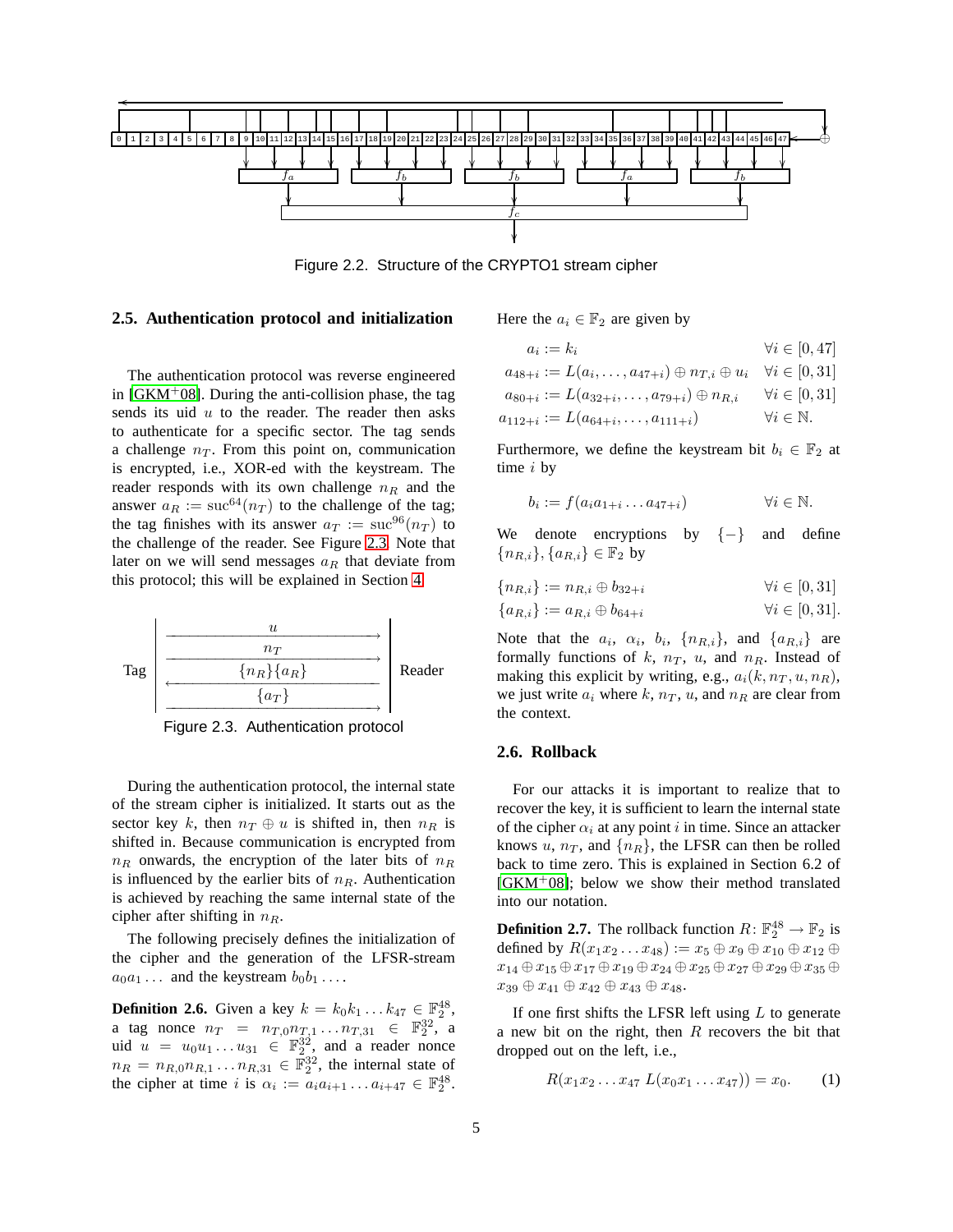**Theorem 2.8.** *In the situation from Definition [2.6,](#page-4-3) we have*

$$
a_{64+i} = R(a_{65+i} \dots a_{112+i}) \qquad \forall i \in \mathbb{N}
$$
  
\n
$$
a_{32+i} = R(a_{33+i} \dots a_{80+i}) \oplus \{n_{R,i}\} \oplus
$$
  
\n
$$
f(0 \ a_{33+i} \dots a_{79+i}) \qquad \forall i \in [0,31]
$$
  
\n
$$
a_i = R(a_{1+i} \dots a_{48+i}) \oplus n_{T,i} \oplus u_i \qquad \forall i \in [0,31].
$$

**Proof.** Straightforward, using Definition [2.6](#page-4-3) and Equa-tion [\(1\)](#page-4-4). For the second equation, note that  $f$ does not depend on its leftmost input. Therefore  $f(0 a_{33+i} \ldots a_{79+i}) = f(a_{32+i} \ldots a_{79+i}) = b_{32+i}$  and hence  ${n_{R,i}} \oplus f(0 \, a_{33+i} \ldots a_{79+i}) = n_{R,i}.$ 口

Consequently, if an attacker somehow recovers the internal state of the LFSR  $\alpha_i = a_i a_{i+1} \dots a_{i+47}$  at some time  $i$ , then she can repeatedly apply Theo-rem [2.8](#page-4-5) to recover  $\alpha_0 = a_0 a_1 \dots a_{47}$ , which is the sector key.

#### <span id="page-5-0"></span>**3. Weaknesses**

This section describes weaknesses in the design of the Mifare Classic. We first treat weaknesses in the way the Mifare Classic handles parity bits and then the ones concerning nested authentications. These weaknesses will be exploited in Section [4.](#page-6-0)

#### **3.1. Parity weaknesses**

The ISO standard 14443-A [\[ISO01\]](#page-11-0) specifies that every byte sent is followed by a parity bit. The Mifare Classic computes parity bits over the plaintext instead of over the ciphertext. Additionally, the bit of keystream used to encrypt the parity bits is reused to encrypt the next bit of plaintext.

This already breaks the confidentiality of the encryption scheme. In this paper we shall only be concerned with the four parity bits of  $n_T$ ,  $n_R$ , and  $a_R$ . The ISO standard specifies odd parity, hence the "⊕1" in the definition below.

<span id="page-5-1"></span>**Definition 3.1.** In the situation from Definition [2.6,](#page-4-3) we define the parity bits  $p_j \in \mathbb{F}_2$  by

$$
p_j := n_{T,8j} \oplus n_{T,8j+1} \oplus \cdots \oplus n_{T,8j+7} \oplus 1
$$
  
\n
$$
p_{j+4} := n_{R,8j} \oplus n_{R,8j+1} \oplus \cdots \oplus n_{R,8j+7} \oplus 1
$$
  
\n
$$
p_{j+8} := a_{R,8j} \oplus a_{R,8j+1} \oplus \cdots \oplus a_{R,8j+7} \oplus 1
$$
  
\n
$$
\forall j \in [0,3]
$$

and the encryptions  $\{p_j\}$  of these by

$$
\{p_j\} := p_j \oplus b_{8+8j} \qquad \forall j \in [0,11].
$$

There is a further weakness concerning the parity bits. During the authentication protocol, when the reader sends  $\{n_R\}$  and  $\{a_R\}$ , the tag checks the parity bits before the answer of the reader. If at least one of the eight parity bits is wrong, the tag does not respond. If all eight parity bits are correct, but the answer  $a_R$  is wrong, the tag responds with the 4-bit error code 0x5 signifying failed authentication, called 'transmission error' in [\[KHG08\]](#page-11-3). If all eight parity bits are correct and the answer  $a_R$  is also correct, the tag responds, of course, with its answer  $a_T$ . Furthermore, in case the reader sends the correct parity, but the wrong answer, the 4-bit error code 0x5 is sent encrypted. This happens even though the reader has not authenticated itself and hence cannot be assumed to be able to decrypt.

Figure [3.1](#page-6-1) shows an authentication trace where the attacker sends incorrect authentication data but correct parity bits. The exclamation marks represent parity bits that deviate from what is specified in the standard. The final message of this trace is the encrypted error message 0x5.

#### <span id="page-5-3"></span>**3.2. Nested authentications**

Once an attacker knows a single sector key of a Mifare Classic, there is a vulnerability that allows an adversary to recover more keys. When a reader is already communicating (encrypted) with a tag, a subsequent authentication command for a new sector also has to be sent encrypted. After this authentication command, the internal state of the cipher is set to the key for the new sector and the authentication protocol from Section [2.5](#page-4-1) starts again. This time, however, the challenge of the tag is also sent encrypted. Because there are only  $2^{16}$  possible nonces, an attacker can simply try to guess a nonce to recover 32 bits of keystream.

Also here, the information that leaks through the parity bits can be used to speed up the attack. Although there are  $2^{16}$  tag nonces, we show below that the parity bits sent with the encrypted tag nonce leak three bits of information, so that there are only  $2^{13}$  tag nonces possible.

<span id="page-5-2"></span>**Definition 3.2.** In the situation from Definition [2.6,](#page-4-3) we define  $\{n_{T,i}\}\in\mathbb{F}_2$  by

$$
\{n_{T,i}\} := n_{T,i} \oplus b_i \qquad \forall i \in [0,31].
$$

<span id="page-5-4"></span>**Theorem 3.3.** *For every*  $j \in \{0, 1, 2\}$  *we have* 

$$
n_{T,8j} \oplus n_{T,8j+1} \oplus \cdots \oplus n_{T,8j+7} \oplus n_{T,8j+8}
$$
  
=  $\{p_j\} \oplus \{n_{T,8j+8}\} \oplus 1$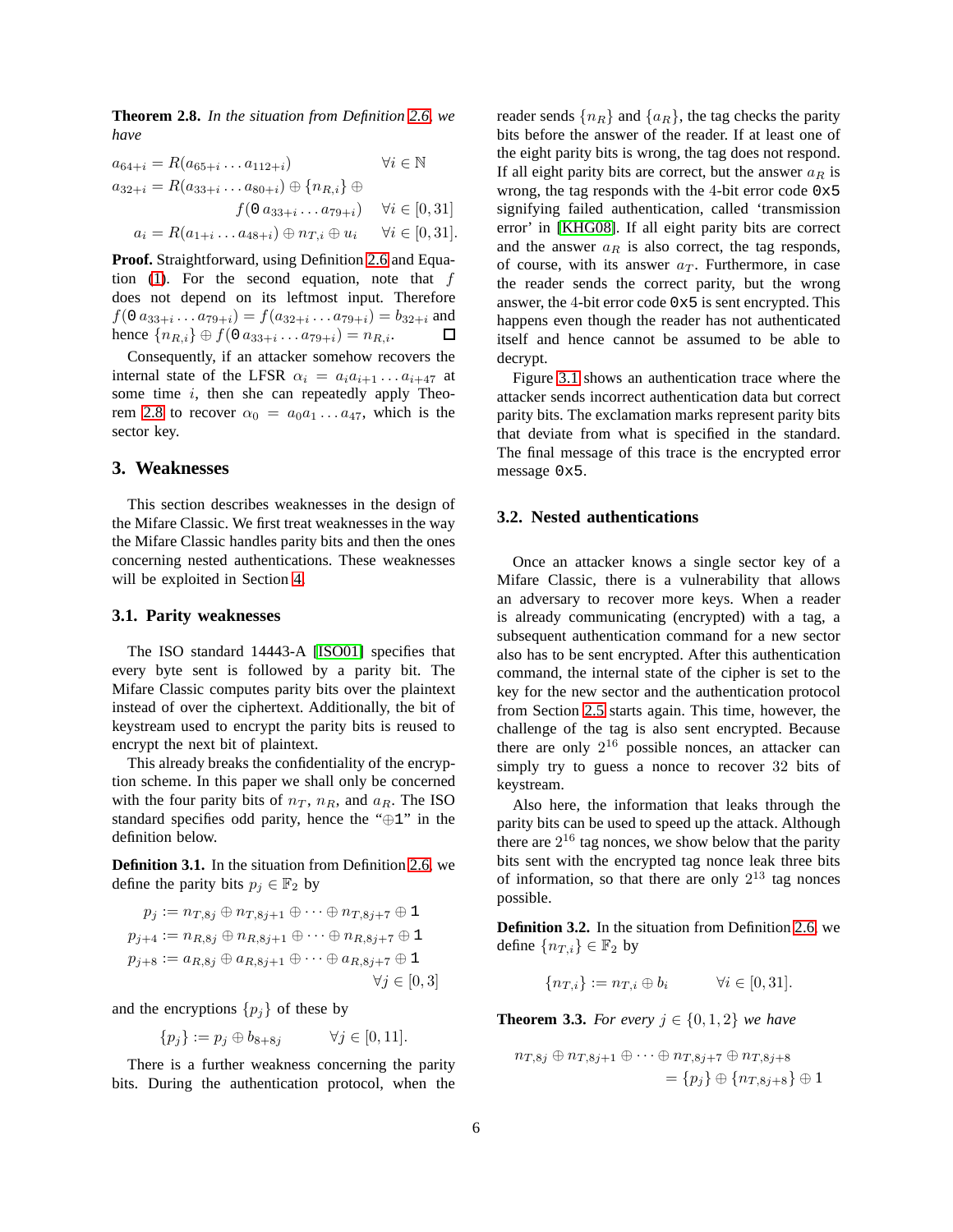| Reader | 26                          | req type A        |
|--------|-----------------------------|-------------------|
| Taq    | 02 00                       | answer req        |
| Reader | 93 20                       | select            |
| Taq    | c1 08 41 6a e2              | uid, bcc          |
| Reader | 93 70 c1 08 41 6a e2 e4 7c  | select(uid)       |
| Taq    | 18 37 cd                    | Mifare Classic 4k |
| Reader | 00 f5 7b<br>60              | auth(block 0)     |
| Taq    | ab cd 19 49                 | $n_T$             |
| Reader | 59! d5 92 Of! 15 b9 d5! 53! | ${n_R}$ { $a_R$ } |
| Taq    | а                           |                   |

<span id="page-6-1"></span>Figure 3.1. Trace of a failed authentication attempt

 $\Box$ 

**Proof.** We compute as follows.

$$
n_{T,8j} \oplus n_{T,8j+1} \oplus \cdots \oplus n_{T,8j+7} \oplus n_{T,8j+8}
$$
  
=  $p_j \oplus 1 \oplus n_{T,8j+8}$  (by Dfn. 3.1)  
=  $p_j \oplus b_{8+8j} \oplus n_{T,8j+8} \oplus b_{8+8j} \oplus 1$   
=  $\{p_j\} \oplus \{n_{T,8j+8}\} \oplus 1$  (by Dfns. 3.1 and 3.2)

Since the attacker can observe  $\{p_j\}$  and  $\{n_{T,8j+8}\},$ this theorem gives an attacker three bits of information about  $n_T$ .

In practice, timing information between the first and second authentication attempt leaks so much additional information that the attacker can accurately predict what the challenge nonce will be.

It turns out that the distance between the tag nonces used in consecutive authentication attempts strongly depends on the time between those attempts. Here distance is defined as follows.

**Definition 3.4.** Let  $n_T$  and  $n'_T$  be two tag nonces. We define the distance between  $n_T$  and  $n_T$  as

$$
d(n_T, n'_T) := \min_{i \in \mathbb{N}} \operatorname{suc}^i(n_T) = n'_T.
$$

#### <span id="page-6-0"></span>**4. Attacks**

This section shows how the weaknesses described in the previous section can be exploited.

#### **4.1. Brute-force attack**

The attacker plays the role of a reader and tries to authenticate for a sector of her choice. She answers the challenge of the tag with eight random bytes (and eight random parity bits) for  $\{n_R\}$  and  $\{a_R\}$ . With probability 1/256, the parity bits are correct and the tag responds with the encrypted 4-bit error code. A success leaks 12 bits of entropy (out of 48).

Repeating the above procedure sufficiently many times (in practice six is enough) uniquely determines the key. Since the key length is only 48 bits, the attacker can now brute force the key: she can just check which of the  $2^{48}$  keys produces all six times the correct parity bits and received response. In practice, gathering those six authentication sessions with correct parity bits only takes on average  $6 \cdot 256 = 1536$ authentication attempts which can be done in less than one second. The time it takes to perform the offline brute-force attack of course is strongly dependent on the resources the attacker has at her disposal. We give an estimate based on the performance of COPA-COBANA  $[KPP<sup>+</sup>06]$ ; this is a code-cracker built from off-the-shelf hardware costing approximately 10000 USD. Based on the fact that COPACOBANA finds a 56-bit DES key in on average 6.4 days, pessimistically assuming that one can fit the same number of CRYPTO1 checks on an FPGA as DES-decryptions, and realizing that the search space is a factor of 256 smaller, we estimate that this takes on average 6.4 days/ $256 = 36$  min.

In Sections [4.2](#page-6-2) and [4.3](#page-8-0) the same idea is exploited in a different way, trading online communication for computation time.

#### <span id="page-6-2"></span>**4.2. Varying the reader nonce**

This section shows how an attacker can mount a chosen ciphertext attack by adaptively varying the encryption of  $n_R$ . We assume that the attacker can control the power up timing of the tag, thereby causing the tag to produce the same  $n_T$  every time.

We first give the idea of the attack. The attacker runs authentication sessions until she guesses the correct parity bits. The internal state of the stream cipher just after feeding in  $n_R$  is  $\alpha_{64}$ . She then runs another authentication session, keeping the first 31 bits of  $\{n_R\}$ (and the three parity bits) the same, flipping the last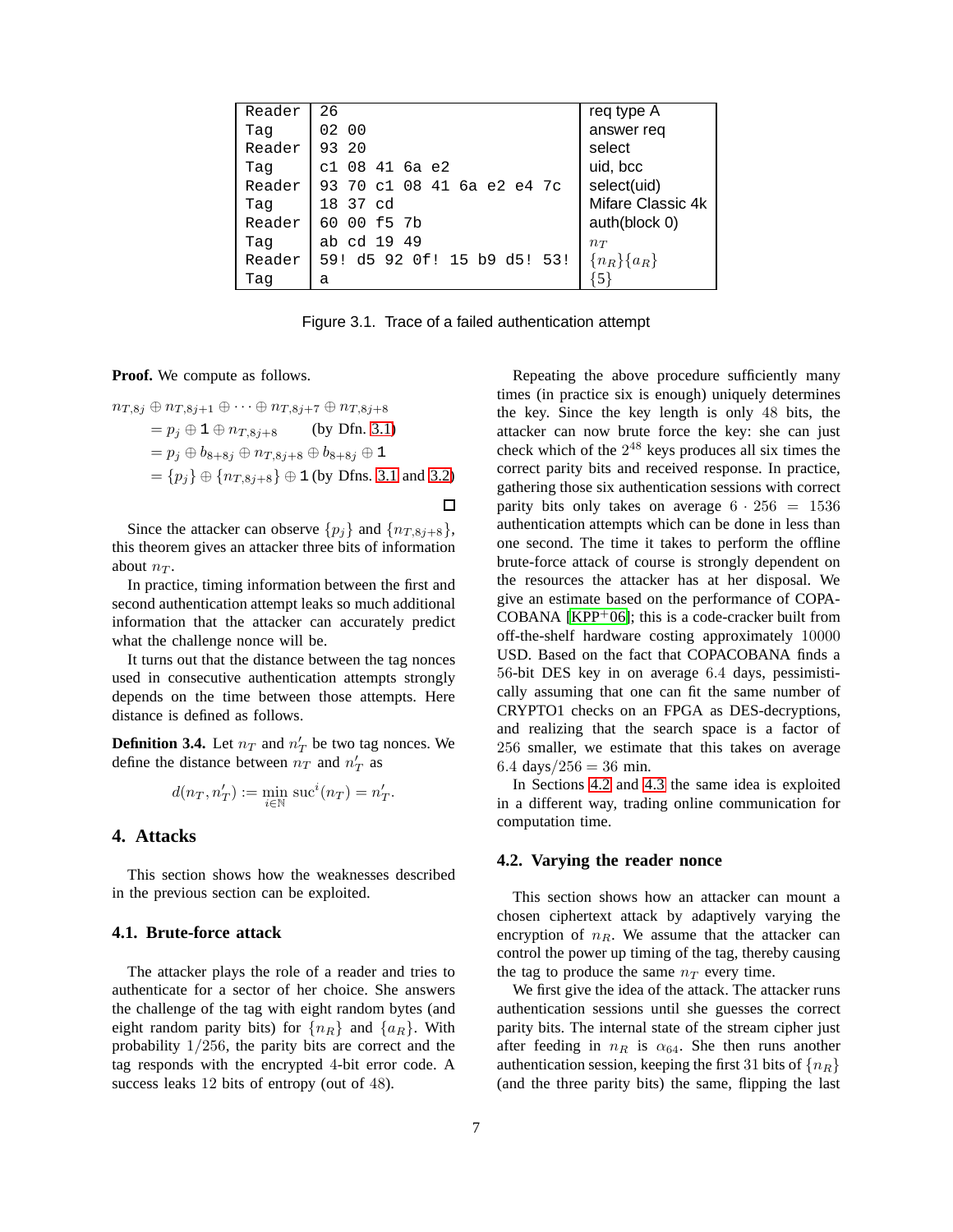bit of  $\{n_R\}$  (and randomly picking the rest until the parity is ok). Now the state of the stream cipher just after feeding in the reader nonce is  $\alpha_{64} \oplus 1$ , i.e.,  $\alpha_{64}$ with the last bit flipped. Since the parity of the last byte of  $n_R$  changed (since the attacker flipped just the last bit), and since its parity in the first run is encrypted with  $f(\alpha_{64})$  and in the second run with  $f(\alpha_{64} \oplus 1)$ , she can deduce whether or not the last bit of  $n_R$  influences the encryption of the next bit, i.e., whether or not  $f(\alpha_{64}) = f(\alpha_{64} \oplus 1)$ . Approx. 9.4% of the possible  $\alpha_{64}$ 's has  $f(\alpha_{64}) \neq f(\alpha_{64}) \oplus 1$  and they can easily be generated since only the twenty bits that are input to  $f$ are relevant. By repeating this, the attacker eventually (on average after 10.6 tries) finds an instance in which  $\alpha_{64}$  is in those 9.4% and then she only has to search, offline, 9.4% of all possible states.

We now make this idea precise and at the same time generalize it to the last bit of each of the four bytes in the reader nonce. The following definition says that a reader nonce has property  $F_j$  (for  $j \in \{0, 1, 2, 3\}$ ) if flipping the last bit of the  $(j + 1)$ th byte of the reader nonce changes the encryption of the next bit.

**Definition 4.1.** Let  $j \in \{0, 1, 2, 3\}$  and let  $n_R$  and  $n'_R$  be reader nonces with the property that  $n'_{R,8j+7}$  =  $\overline{n_{R,8j+7}}$  and  $n'_{R,i} = n_{R,i}$  for all  $i < 8j+7$  (and no restrictions on  $n_{R,i}$  and  $n'_{R,i}$  for  $i > 8j + 7$ ). We say that  $n_R$  has property  $F_j$  if  $b_{8j+40} \neq b'_{8j+40}$ .

Formally this is not just a property of  $n<sub>R</sub>$ , but also of  $k$ ,  $n<sub>T</sub>$ , and  $u$ . Now  $k$  and  $u$  of course do not vary, so we ignore that here. Furthermore, when deciding whether or not  $n_R$  has property  $F_j$  in Protocol [4.2](#page-7-0) below, the attacker also keeps  $n_T$  constant.

The attacker does change the reader nonce. We use  $a'_i$  to refer to the bits of the LFSR-stream where the reader nonce  $n'_R$  is used and similarly for  $\alpha'_i, b'_i$ , etc. I.e.,  $a'_i$  denotes  $a_i(k, n_T, n'_R)$ .

Note that  $\alpha_{8j+40}$  (resp.  $\alpha'_{8j+40}$ ) is the internal state of the cipher just after feeding in  $(j + 1)$ th byte of  $n_R$  (resp.  $n'_R$ ) and  $b_{8j+40} = f(\alpha_{8j+40})$ (resp.  $b'_{8j+40} = f(\alpha'_{8j+40})$ , so that  $F_j$  does not depend on  $n_{R,i}$  and  $n'_{R,i}$  for  $i > 8j + 7$ . Also observe that  $\alpha'_{8j+40} = a_{8j+40} \dots a_{8j+86} a'_{8j+87}$ , i.e.,  $\alpha_{8j+40}$  and  $\alpha_{8j+40}^{j+10}$  only differ in the last position.

The crucial idea is that an attacker can decide whether or not  $n_R$  has property  $F_j$ , only knowing {nR}. (In practice, the attacker of course *chooses*  $\{n_R\}$ .

<span id="page-7-0"></span>**Protocol 4.2.** Given  $\{n_R\}$ , an attacker can decide as follows whether or not  $n_R$  has property  $F_j$ . She first chooses  $\{a_R\}$  arbitrary. She then starts, consecutively, several authentication sessions with the tag.

After the tags sends its challenge  $n<sub>T</sub>$ , the attacker answers  $\{n_R\}, \{a_R\}$ . Inside this answer, the attacker also has to send the (encryptions of) the parity bits:  $\{p_4\}, \ldots, \{p_{11}\}.$  For these, she tries all 256 possibilities. After on average 128 authentication sessions, and after at most 256, with different choices for the  $\{p_i\}$ , the parity bits are correct and the attacker recognizes this because the tag responds with an error code.

Now the attacker defines  $\{n'_{R,8j+7}\} := \overline{\{n_{R,8j+7}\}},$ i.e., she changes the last bit of the jth byte of  $\{n_R\}$ . The earlier bits of  $\{n'_R\}$  she chooses the same as those of  $\{n_R\}$ ; the later bits of  $\{n'_R\}$  and  $\{a'_R\}$ the attacker chooses arbitrarily. Again, the attacker repeatedly tries to authenticate to find the correct parity bits  $\{p'_i\}$  to send. Note that necessarily  $\{p'_i\} = \{p_i\}$ for  $i \in \{4, \ldots, j+3\}$ , so this takes on average  $2^{7-j}$ authentication attempts and at most  $2^{8-j}$ .

Now  $n_R$  has property  $F_i$  if and only if  $\{p_{i+4}\}\neq$  ${p'_{j+4}}.$ 

Proof. Because the attacker modified the ciphertext of the last bit of the jth byte of  $n<sub>R</sub>$ , the last bit of the plaintext of this byte also changes:  $n'_{R,8j+7} = \{n'_{R,8j+7}\} \oplus b'_{8j+39} = \{n'_{R,8j+7}\} \oplus$  $b'_{8j+39} = \overline{\{n_{R,8j+7}\}} \oplus b_{8j+39} = \overline{n_{R,8j+7}} \oplus b_{8j+39} \oplus$  $b_{8j+39} = \overline{n_{R,8j+7}}$ . Hence, the parity of this byte changes:  $p'_{j+4} = n'_{R,8j} \oplus \cdots \oplus n'_{R,8j+6} \oplus n'_{R,8j+7} \oplus 1 =$  $n_{R,8j} \oplus \ldots n_{R,8j+6} \oplus \overline{n_{R,8j+7}} \oplus 1 = \overline{p_{j+4}}.$ 

Now  $\{p_{j+4}\}\oplus \{p'_{j+4}\}=p_{j+4}\oplus b_{8j+40}\oplus p'_{j+4}\oplus$  $b'_{8j+40} = p_{j+4} \oplus b_{8j+40} \oplus p_{j+4} \oplus b'_{8j+40} = b_{8j+40} \oplus$  $b_{8j+40}$ . Hence  $\{p_{j+4}\}$  =  $\{p_{j+4}'\}$  if and only if  $b_{8j+40} = b'_{8j+40}$ , i.e.,  $\{p_{j+4}\}\neq \{p'_{j+4}\}\$ if and only if  $n_R$  has property  $F_j$ .

<span id="page-7-1"></span>The theorem below shows that the probability that  $n_R$  has the property  $F_j$  is approximately 9.4%.

**Lemma 4.3.** *Let*  $Y_0, \ldots, Y_4$  *be independent uniformly distributed random variables over*  $\mathbb{F}_2$ *. Then* 

 $P[f_b(Y_0, Y_1, Y_2, Y_3) \neq f_b(Y_0, Y_1, Y_2, \overline{Y_3})] = \frac{1}{4}$  $P[f_c(Y_0, Y_1, Y_2, Y_3, Y_4) \neq f_c(Y_0, Y_1, Y_2, Y_3, \overline{Y_4})] = \frac{3}{8}.$ 

 $\Box$ 

#### **Proof.** By inspection.

**Theorem 4.4.** *Let*  $Y_0, Y_1, \ldots, Y_{18}, Y_{19}$  *be independent uniformly distributed random variables over*  $\mathbb{F}_2$ *. Then* 

$$
P[f(Y_0,\ldots,Y_{18},Y_{19})\neq f(Y_0,\ldots,Y_{18},\overline{Y_{19}})]=\frac{3}{32}.
$$

**Proof.** Write  $Z_0 := f_a(Y_0, ..., Y_3), Z_1 :=$  $f_b(Y_4, \ldots, Y_7), \quad Z_2 \quad := \quad f_b(Y_8, \ldots, Y_{11}), \quad Z_3 \quad :=$  $f_a(Y_{12}, \ldots, Y_{15})$ , and  $Z_4 := f_b(Y_{16}, \ldots, Y_{19})$ . Furthermore, write  $Z'_4 := f_b(Y_{16}, \ldots, Y_{18}, \overline{Y_{19}})$ . Note that  $Z_0, \ldots, Z_4$  are independent and, by Theorem [2.3,](#page-3-0)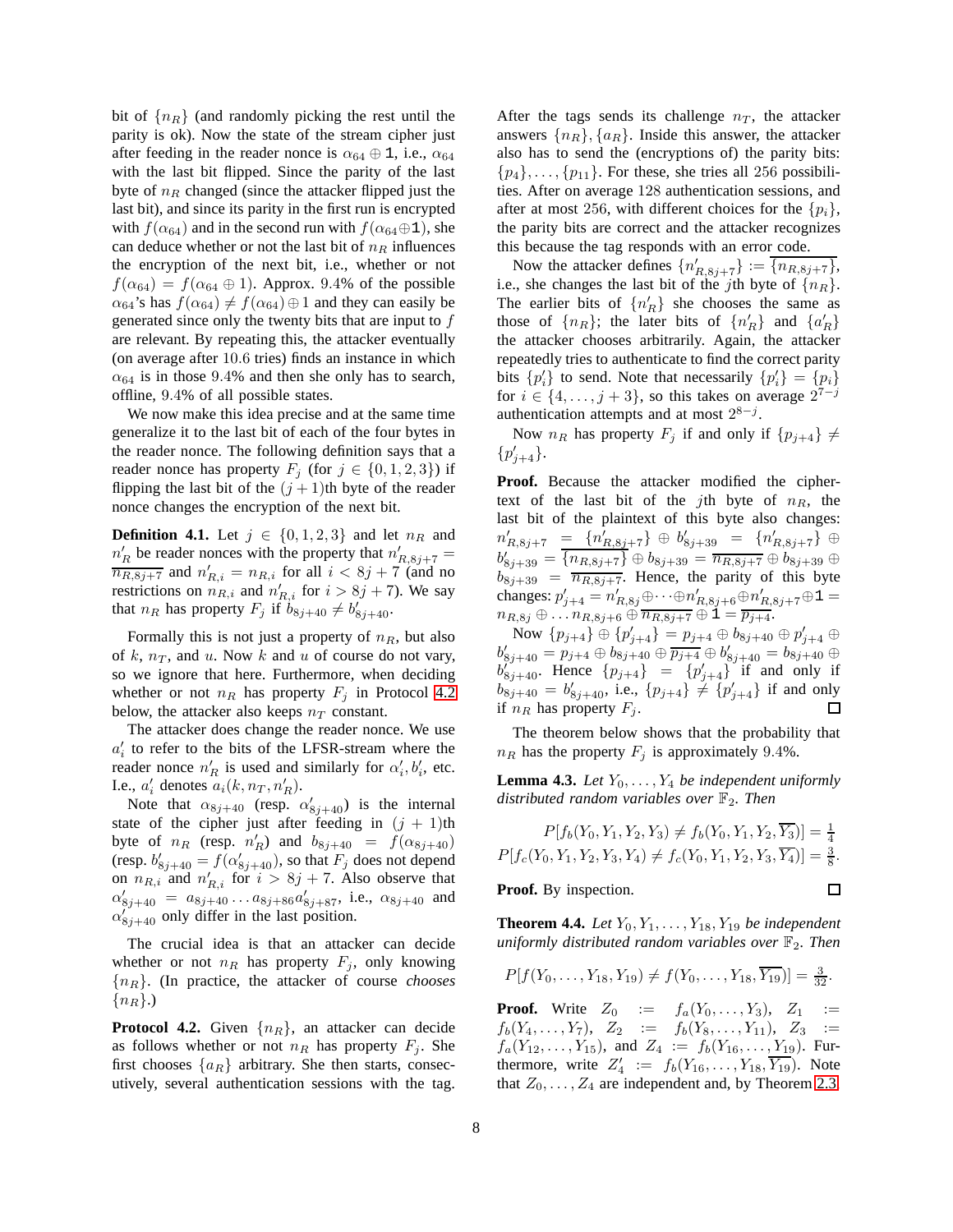uniformly distributed over  $\mathbb{F}_2$ . Then

$$
P[f(Y_0, Y_1, \dots, Y_{18}, Y_{19}) \neq f(Y_0, Y_1, \dots, Y_{18}, \overline{Y_{19}})]
$$
  
=  $P[f_c(Z_0, \dots, Z_4) \neq f_c(Z_0, \dots, Z_3, Z'_4)]$   
=  $P[f_c(Z_0, \dots, Z_4) \neq f_c(Z_0, \dots, Z'_4) | Z_4 \neq Z'_4]$   
 $\cdot P[Z_4 \neq Z'_4]$   
=  $P[f_c(Z_0, \dots, Z_3, 0) \neq f_c(Z_0, \dots, Z_3, 1)]$   
 $\cdot P[f_a(Y_{16}, \dots, Y_{18}, 0) \neq f_a(Y_{16}, \dots, Y_{18}, 1)]$   
=  $\frac{3}{8} \cdot \frac{1}{4}$  (by Lemma 4.3)  
=  $\frac{3}{32}$ .

Alternatively, one can also obtain this result by simply checking all  $2^{20}$  possibilities. П

We now describe how an attacker can find an  ${n_R}$ such that  $n_R$  has all four properties  $F_j$ . Recall that these properties also depend on  $n<sub>T</sub>$  and it is possible that for a fixed  $n_T$  no  $n_R$  has all four properties. In that case, as is explained in the protocol below, the attacker makes the tag generate a different  $n_T$  and starts the search again.

**Protocol 4.5.** An attacker can find  $\{n_R\}$  such that  $n_R$ has properties  $F_0, F_1, F_2, F_3$  in a backtracking fashion. She first loops over all possibilities for the first byte of  ${n_R}$  (taking the other bytes of  ${n_R}$  arbitrary). Using Protocol [4.2,](#page-7-0) the attacker decides if  $n_R$  has property  $F_0$  (which only depends on the first byte). If it has, she continues with the second byte of  $\{n_R\}$ , looping over all possibilities for the second byte of  $\{n_R\}$  while keeping the first byte fixed, trying to find  $\{n_R\}$  such that  $n_R$  also has property  $F_1$ . She repeats this for the third and fourth byte of  $\{n_R\}$ . If at some stage no possible byte has property  $F_i$ , the search backtracks to the previous stage. It fails at the first stage, the attacker has to try a different tag nonce.

By simulating this protocol (for a random key and random uid, and a random tag nonce in every outer loop of the search), we can estimate the number of authentication attempts needed to find a reader nonce having all four properties  $F_i$ .

**Observation 4.6.** *The expected number of authentication attempts needed to find an*  $n_R$  *which has all four properties*  $F_i$  *is approximately* 28500*.* 

Once the attacker has found an  $n_R$  having all four properties  $F_j$ , the number of possibilities for the internal state of the cipher after feeding in this particular  $n_R$  is seriously restricted. The following theorem states how many possibilities there still are.

**Theorem 4.7.** *Suppose that*  $n_R$  *has properties*  $F_0$ *,* F1*,* F2*, and* F3*. Then there are only* 436 *possibilities*

|  |                                              | 0x000041414110 0x000041414140 0x000141414110 0x000141414140 0x000441414110         |                |
|--|----------------------------------------------|------------------------------------------------------------------------------------|----------------|
|  |                                              | 0x000441414140 0x001441414110 0x001441414140 0x001541414110 0x001541414140         |                |
|  |                                              | 0x0041414141110 0x004141414140 0x004441414110 0x004441414140 0x005141414110        |                |
|  |                                              | 0x005141414140 0x010041414110 0x010041414140 0x010141414110 0x010141414140         |                |
|  |                                              | 0x010441414110 0x010441414140 0x011441414110 0x011441414140 0x011541414110         |                |
|  |                                              | 0x011541414140 0x014141414110 0x014141414140 0x01444141110 0x014441414140          |                |
|  |                                              | 0x015141414110 0x015141414140 0x040010414110 0x040010414140 0x040011414110         |                |
|  |                                              | 0x040011414140   0x040040414110   0x040040414140   0x040041414110                  | 0x040041414140 |
|  |                                              | 0x040110414110 0x040110414140 0x040111414110 0x040111414140                        | 0x040140414110 |
|  |                                              | 0x040140414140 0x040141414110 0x040141414140 0x040441414110 0x040441414140         |                |
|  |                                              |                                                                                    |                |
|  |                                              | 0x041440414140 0x041441414110 0x041441414140 0x041510414110 0x041510414140         |                |
|  |                                              | 0x041511414110 0x041511414140 0x041540414110 0x041540414140 0x041541414110         |                |
|  |                                              | 0x041541414140 0x044141414110 0x044141414140 0x044410414110 0x044410414140         |                |
|  |                                              | 0x04441141110 0x044411414140 0x044440414110 0x044440414140 0x044441414110          |                |
|  |                                              | 0x044441414140 0x045141414110 0x045141414140 0x140041414110 0x140041414140         |                |
|  |                                              | 0x1401414141110 0x140141414140 0x140441414110 0x140441414140 0x141441414110        |                |
|  |                                              | 0x141441414140   0x141541414110   0x141541414140   0x14414141110   0x144141414140  |                |
|  |                                              | 0x144441414110 0x144441414140 0x14514141110 0x145141414140 0x150041414110          |                |
|  |                                              | 0x150041414140 0x150141414110 0x150141414140 0x150441414110 0x150441414140         |                |
|  |                                              | 0x151441414110 0x151441414140 0x151541414110 0x151541414140 0x154141414110         |                |
|  |                                              | 0x154141414140 0x154441414110 0x154441414140 0x155141414110 0x155141414140         |                |
|  |                                              | 0x410010414110 0x410010414140 0x410011414110 0x410011414140 0x410040414110         |                |
|  |                                              | 0x410040414140 0x410041414110 0x410041414140 0x410110414110 0x410110414140         |                |
|  |                                              | 0x410111414110 0x410111414140 0x410140414110 0x410140414140 0x410141414110         |                |
|  |                                              | 0x410141414140   0x410441414110   0x410441414140   0x411410414110   0x411410414140 |                |
|  |                                              | 0x411411414110 0x411411414140 0x411440414110 0x411440414140 0x411441414110         |                |
|  |                                              | 0x411441414140 0x411510414110 0x411510414140 0x411511414110 0x411511414140         |                |
|  |                                              | 0x411540414110 0x411540414140 0x411541414110 0x411541414140 0x414141414110         |                |
|  |                                              | 0x414141414140 0x414410414110 0x414410414140 0x414411414110 0x414411414140         |                |
|  |                                              | 0x414440414110 0x414440414140 0x414441414110 0x414441414140 0x415141414110         |                |
|  |                                              | 0x415141414140 0x440041414110 0x440041414140 0x44014141110 0x440141414140          |                |
|  |                                              | 0x440441414110 0x440441414140 0x441441414110 0x441441414140 0x441541414110         |                |
|  |                                              | 0x441541414140 0x444141414110 0x444141414140 0x444441414110 0x444441414140         |                |
|  |                                              | 0x445141414110 0x445141414140 0x510010414110 0x510010414140 0x510011414110         |                |
|  |                                              | 0x510011414140 0x510040414110 0x510040414140 0x510041414110 0x510041414140         |                |
|  |                                              | 0x510110414110 0x510110414140 0x510111414110 0x510111414140 0x510140414110         |                |
|  |                                              | 0x510140414140 0x510141414110 0x510141414140 0x510441414110 0x510441414140         |                |
|  |                                              | 0x511410414110 0x511410414140 0x51141141110 0x511411414140 0x511440414110          |                |
|  |                                              | 0x511440414140 0x511441414110 0x511441414140 0x511510414110 0x511510414140         |                |
|  |                                              | 0x511511414110 0x511511414140 0x511540414110 0x511540414140 0x511541414110         |                |
|  |                                              | 0x511541414140 0x514141414110 0x514141414140 0x514410414110 0x514410414140         |                |
|  |                                              | 0x514411414110 0x514411414140 0x514440414110 0x514440414140 0x514441414110         |                |
|  | 0x514441414140 0x515141414110 0x515141414140 |                                                                                    |                |
|  |                                              |                                                                                    |                |

<span id="page-8-1"></span>Table 4.1. Odd bits of  $\alpha_{64}$  ending in 0 when  $n_R$ has all properties  $F_j$ 

*for the odd-numbered bits of*  $\alpha_{64}$ *. Table [4.1](#page-8-1) lists (in hexadecimal, with zeros on the places of the evennumbered bits) the* 218 *of those possibilities that have the last bit*  $a_{111}$  *equal to 0; the other* 218 *are the same except that they have*  $a_{111}$  *equal to* 1*.* 

**Proof.** By explicit computation. For each of the <sup>24</sup> elements  $y_0y_1 \ldots y_{23}$  of  $\mathbb{F}_2^{24}$ , one checks  $2^{24}$ if  $f(y_4, y_5, \ldots, y_{23}) \neq f(y_4, y_5, \ldots, \overline{y_{23}}),$  $f(y_0, y_1, \ldots, y_{19}) \neq f(y_0, y_1, \ldots, \overline{y_{19}})$ , and there exist  $y_{-8}, y_{-7}, \ldots, y_{-1} \in \mathbb{F}_2$  such that  $f(y_{-4}, y_{-3}, \ldots, y_{15}) \neq f(y_{-4}, f_{-3}, \ldots, \overline{y_{15}})$  and  $f(y_{-8}, y_{-7}, \ldots, y_{11}) \neq f(y_{-8}, f_{-7}, \ldots, \overline{y_{11}}).$  $\Box$ 

Consequently, when the attacker has found a reader nonce  $n_R$  that has properties  $F_0$ ,  $F_1$ ,  $F_2$ , and  $F_3$ , there are only  $436.2^{24} \approx 2^{32.8} \approx 7.3.10^9$  possibilities for the internal state  $\alpha_{64}$  of the cipher just after shifting in the reader nonce. Using Theorem [2.8,](#page-4-5) these can be used to compute  $7.3 \cdot 10^9$  candidate keys. The attacker can then check these candidate keys by trying to decrypt the received 4-bit error messages.

#### <span id="page-8-0"></span>**4.3. Varying the tag nonce**

In the previous approach, the attacker kept  $n_T$ constant and tried to find a special  $\{n_R\}$  such that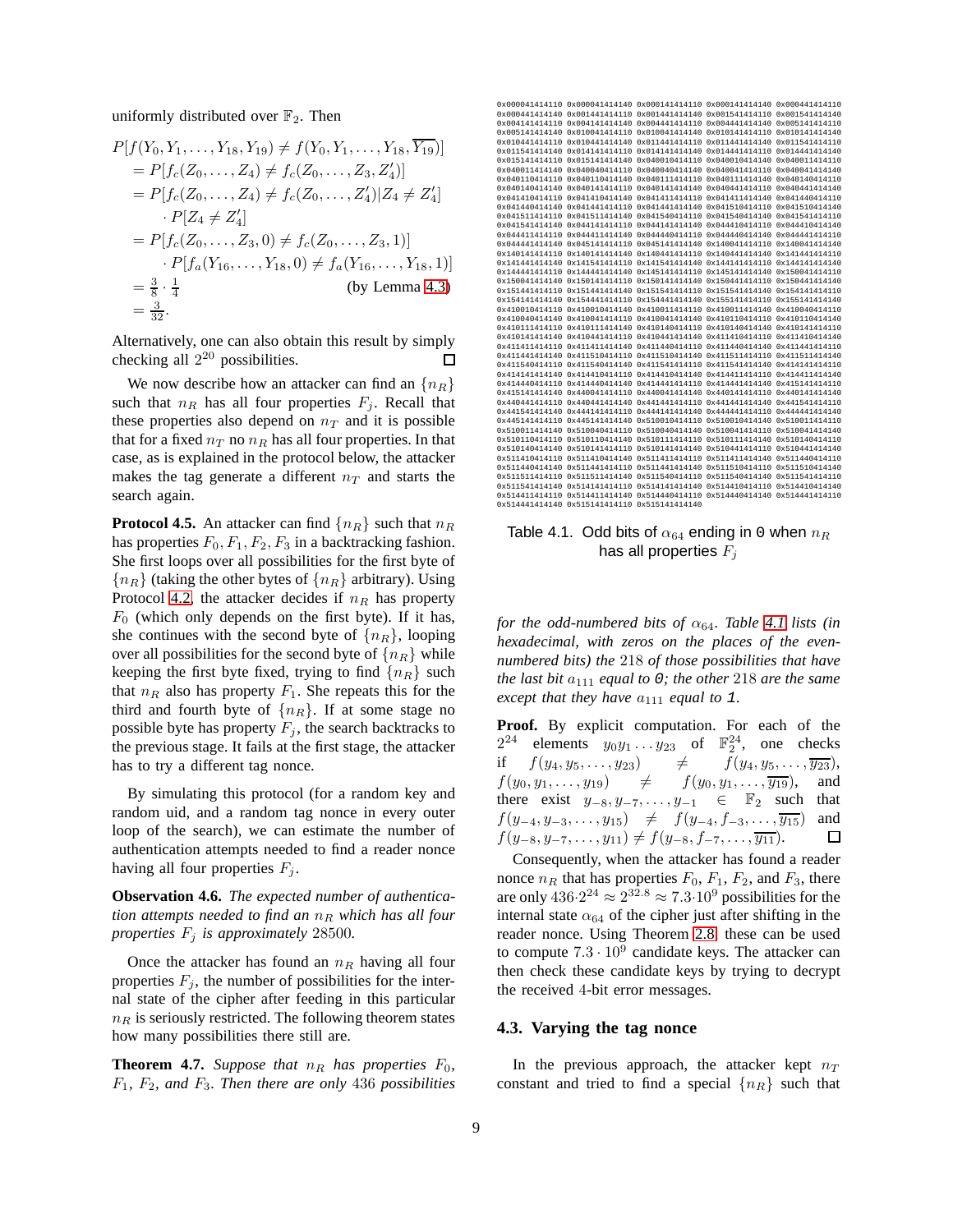| 0x0000004d4dlf 0x0000012d7b8b 0x000001513ca3 0x0000049e0e78 0x000004cafec1 |  |  |
|----------------------------------------------------------------------------|--|--|
| 0x000006f945be 0x000007089ea5 0x0000072b67df 0x000008e79d8e 0x00000a137cd9 |  |  |
| 0x00000aed7467 0x00000b92342b 0x00000c6db6a0 0x00000cbd2daa 0x00000cda7817 |  |  |
| 0x00000d0cbd27 0x00000e98af03 0x00001089393d 0x0000129d78db 0x000012f4cde6 |  |  |
| 0x000015382c19 0x000016a7a95c 0x0000172bebc6 0x0000173f2299 0x00001821aa0a |  |  |
| 0x000018769666 0x00001a6d513e 0x00001b1c2ff7 0x00001c259261 0x00001c46edf7 |  |  |
| 0x00001c5a3fde 0x00001c97ee44 0x00001f19da5e 0x00001fef9ec2 0x000022ce6797 |  |  |
| 0x000023a396ce 0x000023a92baa 0x000026bc6e18 0x0000278a7954                |  |  |

## <span id="page-9-2"></span>Table 4.2. Excerpt from table  $T_{0\times a04}$  of internal cipher states  $\alpha_{32}$  at index 0xa04

she gained knowledge about the internal cipher state. Now the attacker does the opposite: she keeps  $\{n_R\}$ (and  $\{a_R\}$  and the  $\{p_i\}$  as well) constant, but varies  $n<sub>T</sub>$  instead. As before, the attacker waits for the tag to respond; when this happens, she gains knowledge about the internal state of the cipher.

<span id="page-9-0"></span>Protocol 4.8. The attacker repeatedly tries to authenticate to the tag, every time with a different tag nonce  $n_T$  and sending all zeros as its response (including the encrypted parity bits), i.e.,  $\{n_R\} = 0$ ,  $\{a_R\} = 0$ ,  ${p_4} = \cdots = {p_{11}} = 0$ . She waits for an  $n_T$  such that the tag actually responds (i.e., the parity bits are the correct parity bits) and where the encrypted error code is  $0 \times 5$  (i.e.,  $b_{96} = b_{97} = b_{98} = b_{99} = 0$ ).

Note that twelve bits have to be 'correct' (the eight parity bits and the four keystream bits), so this will take on average  $2^{12} = 4096$  authentication attempts.

The following defines a large table that needs to be precomputed.

#### **Definition 4.9.**

$$
T := \{ \alpha_{32} \in \mathbb{F}_2^{48} \mid \{ n_R \} = \{ a_R \} = 0 \Rightarrow
$$
  

$$
\{ p_4 \} = \dots = \{ p_{11} \} = b_{96} = \dots = b_{99} = 0 \}.
$$

So the attacker knows that after the tag sends the challenge  $n_T$  found in Protocol [4.8,](#page-9-0) the current state of the cipher,  $\alpha_{32}$ , appears in T. Now T can be precomputed; one would expect it to contain  $2^{48}/2^{12} = 2^{36}$ elements; in fact, it contains 0.82% fewer elements due to a small bias in the cipher. In principle, the attacker could now use Theorem [2.8](#page-4-5) to roll back each of the LFSRs in the table to find candidate keys and check each of these keys against a few other attempted authentication sessions.

In practice, searching through  $T$  takes about one day, which is undesirable. The attacker can shrink the search space by splitting  $T$  as follows.

<span id="page-9-1"></span>**Protocol 4.10.** After finding  $n<sub>T</sub>$  in Protocol [4.8,](#page-9-0) the attacker again repeatedly tries to authenticate to the tag, every time with the tag nonce  $n<sub>T</sub>$  she just found. Instead of zeros, she now sends ones for the response and this time she tries all possibilities for the encrypted parity bits until the tag responds with an encrypted error code. I.e.,  $\{n_R\}$  = 0xfffffffff and  $\{a_R\}$  = 0xffffffff and successively tries all possibilities for  $\{p_4\}, \ldots, \{p_{11}\}\$  until one is correct.

This time, because eight bits have to be 'correct', on average 128 authentication attempts are needed.

The table T can be split in  $2^{12} = 4096$  parts indexed by the eight encrypted parity bits and four keystream bits that encrypt the error code.

**Definition 4.11.** For every  $\gamma = \gamma_0 \dots \gamma_{11} \in \mathbb{F}_2^{12}$  we define

$$
T_{\gamma} := \{ \alpha_{32} \in T \mid \{ n_R \} = \{ a_R \} = 0 \times \text{effiff} \} \Rightarrow
$$

$$
\{ p_4 \} = \gamma_0 \wedge \dots \wedge \{ p_{11} \} = \gamma_7 \wedge
$$

$$
b_{96} = \gamma_8 \wedge \dots \wedge b_{99} = \gamma_{11} \}.
$$

So instead of storing  $T$  as one big table, during precomputation the attacker creates the 4096 tables  $T_{\gamma}$ . Taking  $\gamma := \{p_4\} \dots \{p_{11}\}b_{96} \dots b_{99}$  at the end of Protocol [4.10,](#page-9-1) the attacker knows that  $\alpha_{32}$  must be an element of  $T_{\gamma}$ . Now  $T_{\gamma}$  contains only approximately  $2^{24}$  entries, so this can easily be read from disk to generate  $2^{24}$  candidate keys and check them against a few other authentication sessions. Table [4.2](#page-9-2) shows, as an example, the first part of  $T_{\gamma}$  for  $\gamma = 0 \times 0.04 =$ 1010 0000 0100.

#### **4.4. Nested authentication attack**

We now assume that the attacker already knows at least one sector key; let us call this sector the exploit sector.

The time between two consecutive authentication attempts might vary from card to card, although it is quite constant for a specific card. Therefore, an attacker can first estimate this time by authenticating two times for the exploit sector. In this way the attacker can estimate the distance  $\delta$  between the first and the second tag nonce.

As explained in Section [3.2,](#page-5-3) the attacker can now authenticate for the exploit sector and subsequently for another sector. In the authentication for the exploit sector the tag nonce  $n_T^0$  is sent in the clear; during the second authentication the tag nonce  $n<sub>T</sub>$  is sent encrypted as  $\{n_T\}$ . By computing  $\mathrm{suc}^i(n_T^0)$  for *i* close to  $\delta$ , the adversary has a small number of guesses for  $n<sub>T</sub>$ . The adversary can further narrow the possibilities for  $n_T$  using the three bits of information from the parity bits (Theorem [3.3\)](#page-5-4). In this way the adversary can accurately guess  $n_T$  and hence recover the first 32 bits of keystream,  $b_0b_1 \ldots b_{31}$ .

We shall show how a variant of the attack of Section 6.3 of  $[GKM^+08]$  can be used to recover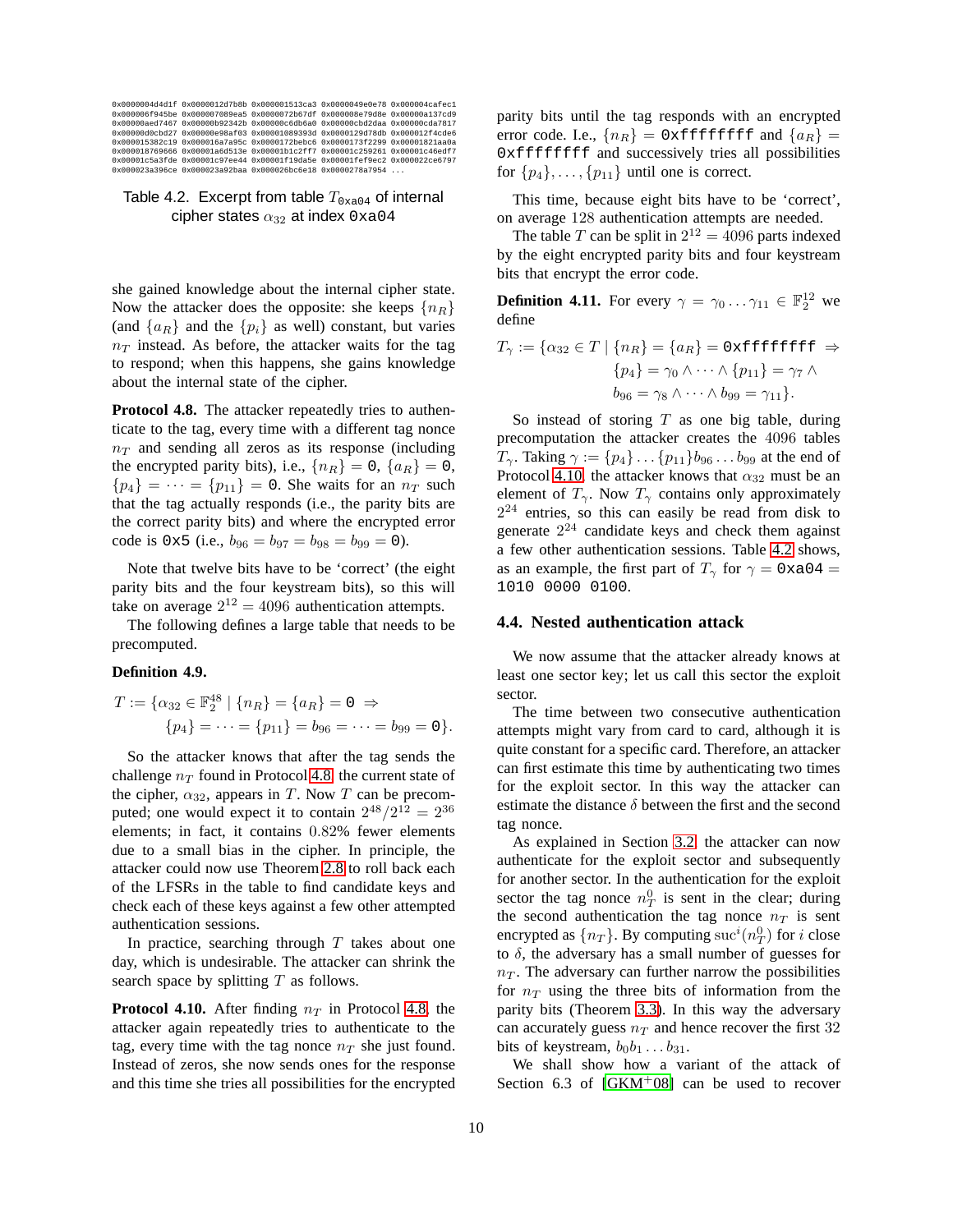approximately  $2^{16}$  possible candidate keys. By doing this procedure two or three times, the attacker can recover the key for the second sector as well by taking the intersection of the two or three sets of candidate keys.

The crucial ingredient in the attack is the fact that the inputs to the filter function are only on odd-numbered places of the LFSR. This makes it possible to compute separately all possibilities for the odd-numbered bits of the LFSR-stream and the even-numbered bits of the LFSR-stream that are compatible with the keystream.

**Definition 4.12.** We define the odd tables  $T_i^O$  by

$$
T_0^O := \{ x_9 x_{11} \dots x_{45} x_{47} \in \mathbb{F}_2^{20} \mid f(x_9 x_{11} \dots x_{45} x_{47}) = b_0 \}
$$

and for  $i \in \{1, ..., 15\}$ 

$$
T_i^O := \{ x_9x_{11} \dots x_{45+2i}x_{47+2i} \in \mathbb{F}_2^{20+i} \mid
$$
  
\n
$$
x_9x_{11} \dots x_{45+2i} \in T_{i-1}^O \land
$$
  
\n
$$
f(x_{9+2i}x_{11+2i} \dots x_{45+2i}x_{47+2i}) = b_{2i} \}.
$$

Symmetrically, we define the even tables  $T_i^E$  by

$$
T_0^E := \{x_{10}x_{12} \dots x_{46}x_{48} \in \mathbb{F}_2^{20} \mid f(x_{10}x_{12} \dots x_{46}x_{48}) = b_1 \}
$$

and for  $i \in \{1, ..., 15\}$ 

$$
T_i^E := \{ x_{10} x_{12} \dots x_{46+2i} x_{48+2i} \in \mathbb{F}_2^{20+i} \mid
$$
  
\n
$$
x_{10} x_{12} \dots x_{46+2i} \in T_{i-1}^E \land
$$
  
\n
$$
f(x_{10+2i} x_{12+2i} \dots x_{46+2i} x_{48+2i}) = b_{2i+1} \}.
$$

We write  $T^O := T_{15}^O$  and  $T^E := T_{15}^E$ .

Because of the structure of the filter function f,  $T_0^O$ and  $T_0^E$  are exactly of size  $2^{19}$  (Theorem [2.3\)](#page-3-0). The other tables are approximately of this size as well. An entry  $x_9x_{11} \ldots x_{45+2i}$  of  $T_{i-1}^O$  leads to four different possibilities in  $T_i^O$ : it can appear in  $T_i^O$  extended with 0 and with 1; it can appear extended only with 0; it can appear extended only with 1; or it can not appear at all. Overall, these possibilities are equally likely, and hence  $T_i^O$  has, on average, the same size as  $T_{i-1}^O$  (and similarly for  $T^E$ ).

The feedback function  $L$  can also be split in an even and an odd part.

**Definition 4.13.** We define the odd part of the feedback function,  $L^O$ :  $\mathbb{F}_2^{24}$  $\rightarrow$   $\mathbb{F}_2$ , by  $L^O(x_1x_3 \ldots x_{47}) \,:=\, x_5 \,\oplus\, x_9 \,\oplus\, x_{15} \,\oplus\, x_{17} \,\oplus\, x_{19} \,\oplus\,$  $x_{25} \oplus x_{27} \oplus x_{29} \oplus x_{35} \oplus x_{39} \oplus x_{41} \oplus x_{43}$  and the even part of the feedback function,  $L^E: \mathbb{F}_2^{24} \to \mathbb{F}_2$ , by  $L^E(x_0x_2\ldots x_{46}):=x_0\oplus x_{10}\oplus x_{12}\oplus x_{14}\oplus x_{24}\oplus x_{42}.$ 

Note that  $L^E$  and  $L^O$  combine to give L, in the sense that

<span id="page-10-1"></span>
$$
L(x_0x_1x_2...x_{47}) = L^E(x_0x_2...x_{46})
$$
  

$$
\oplus L^O(x_1x_2...x_{47}).
$$
 (2)

As the  $a_9a_{10} \ldots a_{77}a_{78}$  are being shifted through the LFSR, the uid  $u$  and the tag nonce  $n_T$  are shifted in as well. In the following definition we compute the 22 bits of feedback from the LFSR from time 9 to time 31, taking care of the shifting in of  $u \oplus n_T$ , and also splitting the contribution from the odd- and evennumbered bits of the LFSR. At this point, the situation in  $[GKM^+08]$  $[GKM^+08]$  is slightly simpler. There, the attacker tries to find the state of the LFSR after initialization, so nothing is being shifted in.

<span id="page-10-0"></span>**Definition 4.14.** We define the contribution of the entries of the odd table to the feedback,  $\psi^O \colon T^O \to \mathbb{F}_2^{22}$ , by

$$
\psi^{O}(x_9x_{11} \dots x_{77}) :=
$$
\n
$$
(L^{E}(x_{9+2i}x_{11+2i} \dots x_{55+2i}) \oplus n_{T,9+2i} \oplus u_{9+2i},
$$
\n
$$
L^{O}(x_{11+2i}x_{13+2i} \dots x_{57+2i}) \oplus n_{T,10+2i}
$$
\n
$$
\oplus u_{10+2i})_{i \in [0,10]}
$$

and we define the contribution of the entries of the even table to the feedback,  $\psi^E \colon T^E \to \mathbb{F}_2^{22}$ , by

$$
\psi^E(x_{10}x_{12} \dots x_{78}) :=
$$
  
\n
$$
(L^O(x_{10+2i}x_{12+2i} \dots x_{56+2i}) \oplus x_{57+2i},
$$
  
\n
$$
L^E(x_{10+2i}x_{12+2i} \dots x_{56+2i}) \oplus x_{58+2i})_{i \in [0,10]}.
$$

**Definition 4.15.** We define the combined table  $T^C$  as follows.

$$
T^{C} := \{ x_9x_{10}x_{11} \dots x_{78} \in \mathbb{F}_2^{70} \mid
$$
  
\n
$$
x_9x_{11} \dots x_{77} \in T^{O} \land x_{10}x_{12} \dots x_{78} \in T^{E}
$$
  
\n
$$
\land \psi^{O}(x_9x_{11} \dots x_{77}) = \psi^{E}(x_{10}x_{12} \dots x_{78}) \}.
$$

Note that  $T^C$  can easily be computed by first sorting  $T^O$  by  $\psi^O$  and  $T^E$  by  $\psi^E$ .

The crucial point is the following theorem; it shows that the actual LFSR-stream of the tag under attack is in the table  $T^C$ .

**Theorem 4.16.**  $a_9a_{10}a_{11} \ldots a_{78} \in T^C$ .

**Proof.** By definition of  $T^O$  and  $T^E$ ,  $a_9a_{11} \ldots a_{77} \in$  $T^O$  and  $a_{10}a_{12} \ldots a_{78} \in T^E$ . We only have to check that the sequence  $a_9a_{10}a_{11} \ldots a_{78}$  satisfies the con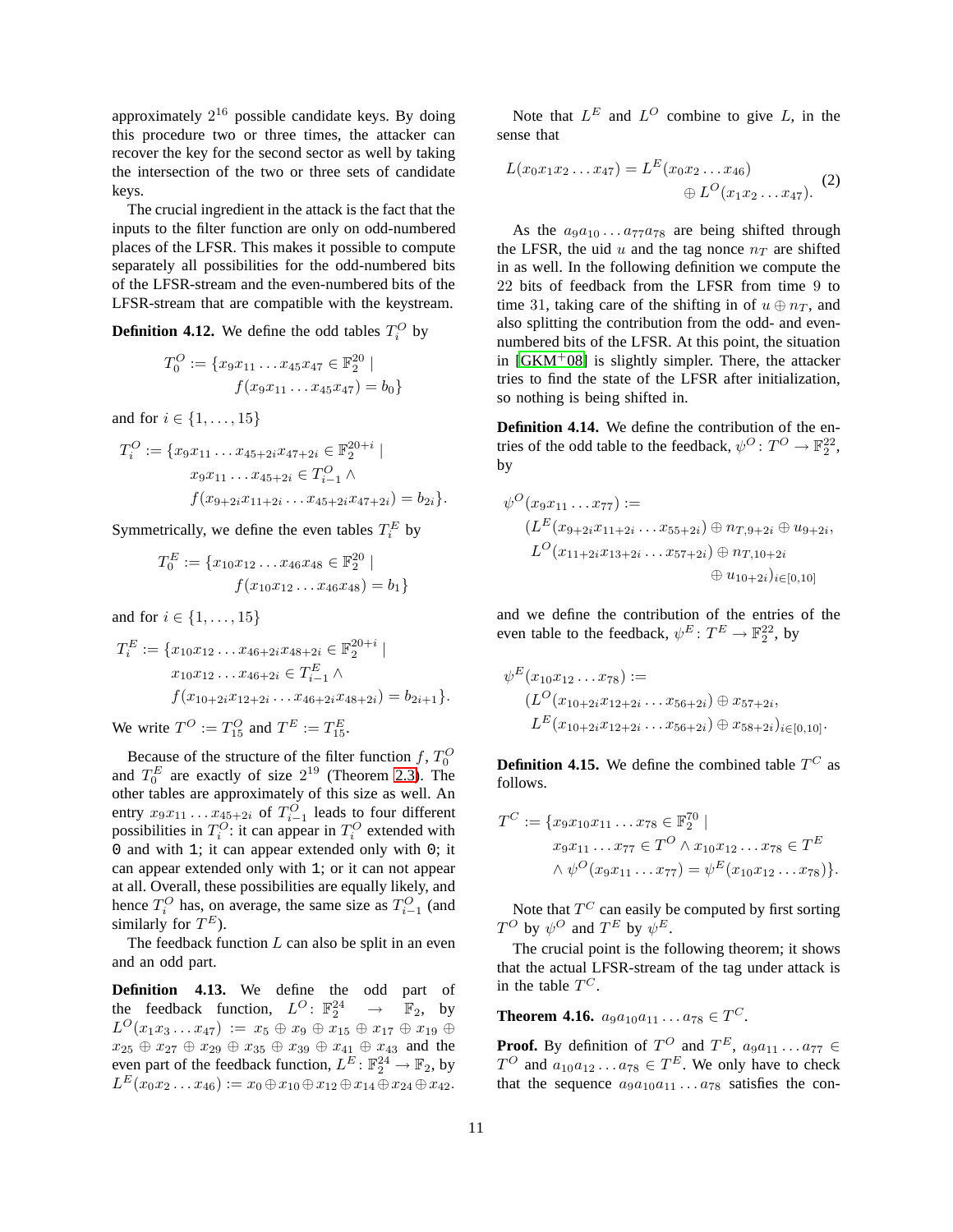straint defining  $T^C$ . For this, we have

$$
\psi^{O}(a_9a_{11}...a_{77}) \oplus \psi^{E}(a_{10}a_{12}...a_{78})
$$
\n
$$
= (L^{E}(x_{9+2i}x_{11+2i}...x_{55+2i}) \oplus n_{T,9+2i} \oplus u_{9+2i}
$$
\n
$$
\oplus L^{O}(x_{10+2i}x_{12+2i}...x_{56+2i}) \oplus x_{57+2i}),
$$
\n
$$
L^{O}(x_{11+2i}x_{13+2i}...x_{57+2i}) \oplus n_{T,10+2i} \oplus u_{10+2i}
$$
\n
$$
\oplus L^{E}(x_{10+2i}x_{12+2i}...x_{56+2i}) \oplus x_{58+2i})_{i \in [0,10]}
$$
\n(by Dfn. 4.14)\n
$$
= (L(x_{9+2i}x_{10+2i}...x_{56+2i})
$$
\n
$$
\oplus n_{T,9+2i} \oplus u_{9+2i} \oplus x_{57+2i},
$$
\n
$$
L(x_{10+2i}x_{11+2i}...x_{57+2i})
$$
\n
$$
\oplus n_{T,10+2i} \oplus u_{10+2i} \oplus x_{58+2i})_{i \in [0,10]}
$$
\n(by Eqn. (2))\n
$$
= (0, 0)_{i \in [0,10]},
$$
\n(by Dfn. 2.6)

as required.

Taking the first 48 bits of every entry of  $T^C$ , the attacker can apply Theorem [2.8](#page-4-5) nine times for every entry, obtaining one candidate key for every entry of  $T^C$ . Because we have used 32 bits of keystream and the key is 48 bits, on average there will be  $2^{16}$ candidate keys. Doing this procedure once more gives another set of approximately  $2^{16}$  candidate keys; the actual key must be in the intersection. In practice, most of the time the intersection only contains a single key; occasionally it contains two keys and then a third run of this whole procedure can be used to determine the key (or both candidate keys can just be tested online, of course).

## <span id="page-11-4"></span>**5. Conclusions**

We have found serious 'textbook' vulnerabilities in the Mifare Classic tag. In particular, the Mifare Classic mixes two layers of the protocol stack and reuses a one-time pad for the encryption of the parity bits. It also sends encrypted error messages before a successful authentication. These weaknesses allow an adversary to recover a secret key within seconds. Moreover, tag nonces are predictable which, besides allowing replays, provides known plaintext for our nested authentication attack. We have executed these attacks in practice and retrieved all secret keys from a number of cards, including cards used in large access control and public transport ticketing systems.

To slightly hamper an adversary, system integrators could consider the following countermeasures:

- diversify all keys in the card;
- cryptographically bind the contents of the card to the uid, for instance by including a MAC;

• perform regular integrity checks in the back office.

For the time being, the second countermeasure prevents an attacker from cloning a card onto a blank one. However, this does not stop an attacker from emulating that card with an emulator like the Proxmark.

Early on we have notified the manufacturer NXP of these vulnerabilities. Since the protocol is implemented in hardware, we do not foresee any definitive countermeasure to these attacks that does not require replacing the entire infrastructure. However, NXP is currently developing a backwards compatible successor to the Mifare Classic, the Mifare Plus. We are collaborating with NXP, providing feedback to help them improving the security of their new prototypes, given the limitations of the backwards compatibility mode.

## **Acknowledgments**

We are grateful to our faculty's computer department (C&CZ) for providing us with computing power and to Ben Polman in particular for his assistance.

## **References**

 $\Box$ 

- <span id="page-11-5"></span>[Bih97] Eli Biham. A fast new DES implementation in software. In *Fast Software Encryption (FSE '97)*, volume 1267 of *Lecture Notes in Computer Science*, pages 260–272, 1997.
- <span id="page-11-2"></span>[CNO08] Nicolas T. Courtois, Karsten Nohl, and Sean O'Neil. Algebraic attacks on the Crypto-1 stream cipher in Mifare Classic and Oyster Cards. Cryptology ePrint Archive, Report 2008/166, 2008.
- <span id="page-11-1"></span> $[GKM^+08]$  Flavio D. Garcia, Gerhard de Koning Gans, Ruben Muijrers, Peter van Rossum, Roel Verdult, Ronny Wichers Schreur, and Bart Jacobs. Dismantling MIFARE Classic. In Sushil Jajodia and Javier Lopez, editors, *European Symposium on Research in Computer Security (ESORICS '08)*, volume 5283 of *Lecture Notes in Computer Science*, pages 97–114. Springer, 2008.
- <span id="page-11-0"></span>[ISO01] Identification cards — contactless integrated circuit cards — proximity cards (ISO/IEC 14443), 2001.
- <span id="page-11-3"></span>[KHG08] Gerhard de Koning Gans, Jaap-Henk Hoepman, and Flavio D. Garcia. A practical attack on the MIFARE Classic. In Gilles Grimaud and Francois-Xavier Standaert, editors, *Smart Card Research and Advanced Application (CARDIS '08)*, volume 5189 of *Lecture Notes in Computer Science*, pages 267–282. Springer, 2008.